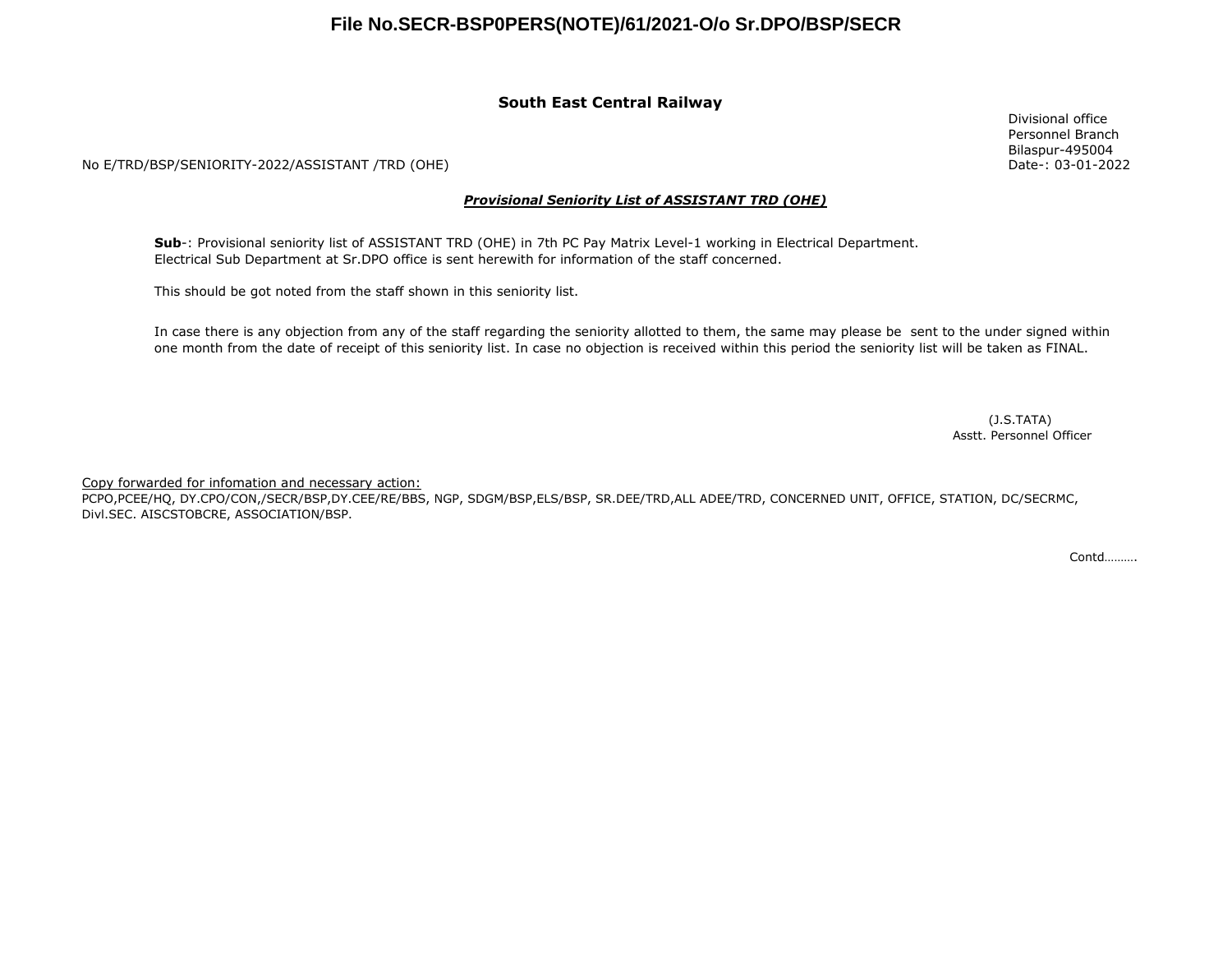| <b>Department</b> |                            | <b>ELECT (TRD)</b>         |                      |                          |             | <b>Sub Department:</b>  |                                         |            | <b>ENVISIONAL SENIONITI EDI OF ENIFEDILE (3) FON ASSISTANTI IND (OTIL) WING AS ON 01-01-2022</b><br><b>ELECTRIC (TRD)</b> |                                       |                           |  |
|-------------------|----------------------------|----------------------------|----------------------|--------------------------|-------------|-------------------------|-----------------------------------------|------------|---------------------------------------------------------------------------------------------------------------------------|---------------------------------------|---------------------------|--|
| Designation       |                            | <b>ASSISTANT TRD (OHE)</b> |                      | <b>Salary Grade:</b>     |             |                         | 05200-20200, GP.1800 (7th P.C. Level-1) |            |                                                                                                                           |                                       |                           |  |
|                   |                            | <b>Division</b>            | <b>Bill Unit</b>     |                          |             | <b>Sanction Type</b>    |                                         |            | <b>Sanction Sttength</b>                                                                                                  |                                       |                           |  |
|                   | <b>BSP</b>                 |                            |                      | 525/532/544/<br>545/1000 |             |                         | PT                                      |            |                                                                                                                           | 154                                   |                           |  |
|                   |                            |                            |                      |                          |             | <b>EMPLOYEE DETAILS</b> |                                         |            |                                                                                                                           |                                       |                           |  |
|                   | Seniority No PFNo./NPS No. | Name(Sri/Smt)              | <b>Designation</b>   | Comm.                    | <b>STN</b>  | <b>Bill Unit</b>        | D/Birth                                 | D/Apptt.   | Date of Prom.                                                                                                             | <b>Effective Date of</b><br>Seniority | <b>Panel Date/Remarks</b> |  |
| $\mathbf{1}$      | 07479270                   | RATAN KANTI                | <b>Assistant TRD</b> | <b>UR</b>                | KGB         | 2544                    | 20-06-1965                              | 06-09-1989 | 15-06-2007                                                                                                                | 15-06-2007                            |                           |  |
| 2                 | 07540413                   | MD. AZIM                   | Assistant TRD        | <b>UR</b>                | <b>MDGR</b> | 2544                    | 01-05-1968                              | 28-07-1988 | 15-06-2007                                                                                                                | 15-06-2007                            |                           |  |
| 3                 | 05AB0200                   | KU. DONI SRIDEVI           | Assistant TRD        | UR                       | RIG         | 2525                    | 03-05-1981                              | 06-10-2005 | 06-10-2005                                                                                                                | 14-09-2010                            |                           |  |
| $\overline{4}$    | 06AB0020                   | SMT. NILIMA NASKAR         | Assistant TRD        | UR                       | <b>RIG</b>  | 2525                    | 01-04-1968                              | 01-04-2006 | 01-04-2006                                                                                                                | 14-09-2010                            |                           |  |
| 5                 | 07971114                   | MANGALDEEN                 | Assistant TRD        | OBC                      | PND         | 2544                    | 14-05-1970                              | 12-05-1997 | 13-10-2006                                                                                                                | 14-09-2010                            |                           |  |
| 6                 | 07970547                   | VYANKAT RAMANNA RAO        | <b>Assistant TRD</b> | OBC                      | PND         | 2544                    | 09-09-1970                              | 09-05-1997 | 12-11-2006                                                                                                                | 14-09-2010                            |                           |  |
| $\overline{7}$    | 07AB0268                   | HANUMAN PRASAD             | Assistant TRD        | <b>UR</b>                | <b>BSP</b>  | 2532                    | 01-01-1979                              | 05-01-2007 | 05-01-2007                                                                                                                | 14-09-2010                            |                           |  |
| 8                 | 07AB0442                   | HIMANGSU SEKHAR DAS        | <b>Assistant TRD</b> | UR                       | JSG         | 2525                    | 01-06-1977                              | 22-08-2007 | 22-08-2007                                                                                                                | 14-09-2010                            |                           |  |
| 9                 | 07AB0445                   | MD. MIR MOHIUDDIN          | Assistant TRD        | <b>UR</b>                | RIG         | 2525                    | 02-01-1984                              | 15-09-2007 | 15-09-2007                                                                                                                | 14-09-2010                            |                           |  |
| 10                | 07AB0689                   | SANJAY KUMAR               | Assistant TRD        | UR                       | RIG         | 2525                    | 01-06-1978                              | 27-10-2007 | 27-10-2007                                                                                                                | 14-09-2010                            |                           |  |
| 11                | 07AB0705                   | SANTOSH PRASAD             | Assistant TRD        | OBC                      | <b>MDGR</b> | 2544                    | 30-05-1975                              | 26-10-2007 | 26-10-2007                                                                                                                | 14-09-2010                            |                           |  |
| 12                | 07AB0704                   | UMESH KUMAR YADAV          | Assistant TRD        | OBC                      | SDL         | 2545                    | 01-07-1984                              | 30-10-2007 | 30-10-2007                                                                                                                | 14-09-2010                            |                           |  |
| 13                | 07AB0743                   | DEV DHARI                  | Assistant TRD        | OBC                      | <b>MDGR</b> | 2544                    | 04-07-1980                              | 19-11-2007 | 19-11-2007                                                                                                                | 14-09-2010                            |                           |  |
| 14                | 07AB1152                   | SANTOSH RAM PANIKA         | Assistant TRD        | UR                       | APR         | 2544                    | 10-06-1986                              | 01-12-2007 | 01-12-2007                                                                                                                | 14-09-2010                            | $\sim$                    |  |
| 15                | 07AB0733                   | UMESH BAG                  | Assistant TRD        | ST                       | <b>BSP</b>  | 1000                    | 19-11-1988                              | 05-12-2007 | 05-12-2007                                                                                                                | 14-09-2010                            | CONS/BSP                  |  |
| 16                | 06LF0037                   | SHANKER YADAV              | Assistant TRD        | OBC                      | <b>JSG</b>  | 2525                    | 03-04-1976                              | 27-03-2006 | 09-12-2007                                                                                                                | 14-09-2010                            |                           |  |
| 17                | 07AB0861                   | SYED KADAR ALI             | Assistant TRD        | OBC                      | <b>BSP</b>  | 2532                    | 25-02-1977                              | 15-12-2007 | 15-12-2007                                                                                                                | 14-09-2010                            |                           |  |
| 18                | 08AB0241                   | FAJAL AHMED SIDDIQUE       | Assistant TRD        | UR                       | <b>BSP</b>  | 2532                    | 05-05-1985                              | 29-03-2008 | 29-03-2008                                                                                                                | 14-09-2010                            |                           |  |
| 19                | 08AB0237                   | KU. SIVANI CHHATRYA        | Assistant TRD        | ST                       | <b>BPH</b>  | 2525                    | 07-02-1989                              | 01-04-2008 | 01-04-2008                                                                                                                | 14-09-2010                            |                           |  |
| 20                | 08AB0251                   | P. MURALI MAHAN RAO        | Assistant TRD        | <b>UR</b>                | <b>BSP</b>  | 2532                    | 12-06-1981                              | 09-04-2008 | 09-04-2008                                                                                                                | 14-09-2010                            | MDTC/BSP                  |  |
| 21                | 08AB0281                   | MD.RAIS                    | Assistant TRD        | UR                       | CHD         | 2545                    | 21-02-1985                              | 06-05-2008 | 06-05-2008                                                                                                                | 14-09-2010                            |                           |  |
| 22                | 06AE0327                   | SHEKH HANIF SHEKH SIKANDR  | <b>Assistant TRD</b> | OBC                      | SDL         | 2545                    | 09-06-1971                              | 14-05-2008 | 14-05-2008                                                                                                                | 14-09-2010                            |                           |  |
| 23                | 07479876                   | PHOOL CHAND YADAV          | Assistant TRD        | UR                       | <b>MDGR</b> | 2544                    | 02-07-1966                              | 01-06-1988 | 29-05-2008                                                                                                                | 14-09-2010                            |                           |  |
| 24                | 08AB0409                   | PURUSHOTTAM                | Assistant TRD        | SC                       | <b>MDGR</b> | 2544                    | 01-07-1977                              | 05-08-2008 | 05-08-2008                                                                                                                | 14-09-2010                            |                           |  |
| 25                | 08AB0383                   | SMT. MADHU DEVI            | Assistant TRD        | <b>UR</b>                | <b>RIG</b>  | 2525                    | 01-03-1975                              | 07-08-2008 | 07-08-2008                                                                                                                | 14-09-2010                            |                           |  |
| 26                | 08AB0465                   | SMT. RAM BAI               | Assistant TRD        | SC                       | <b>MDGR</b> | 2544                    | 05-11-1964                              | 26-08-2008 | 26-06-2008                                                                                                                | 14-09-2010                            |                           |  |

 **PROVISIONAL SENIORITY LIST OF EMPLOYEE (S) FOR ASSISTANT/TRD (OHE) WING AS ON 01-01-2022**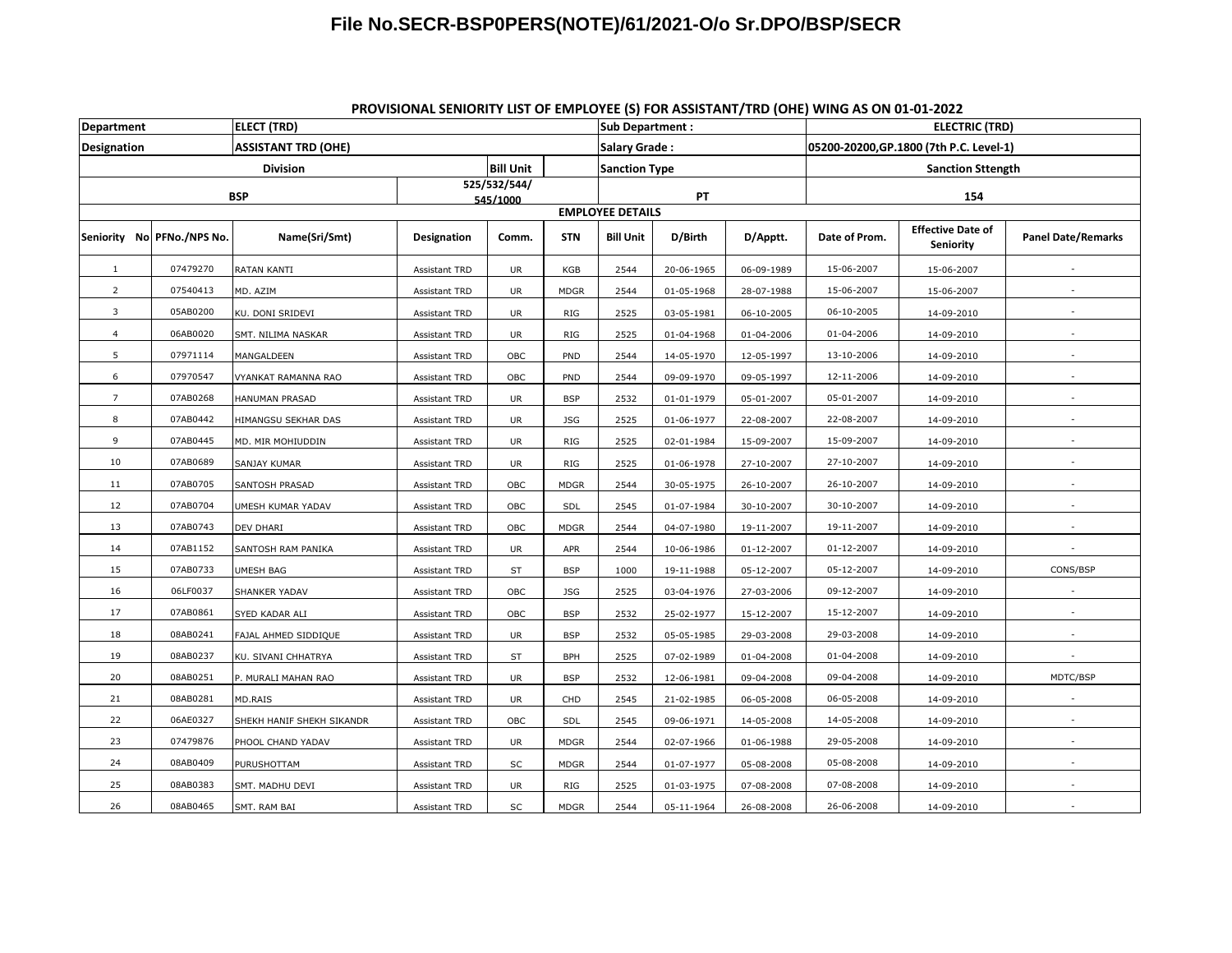| 27 | 08AB0542 | SHEKH MUKHTAR            | Assistant TRD        | UR        | SDL         | 2545 | 02-11-1973 | 07-11-2008 | 07-11-2008 | 14-09-2010 |         |
|----|----------|--------------------------|----------------------|-----------|-------------|------|------------|------------|------------|------------|---------|
| 28 | 08AA0043 | SRI NAVEEN KUMAR JHA     | <b>Assistant TRD</b> | UR        | <b>BSP</b>  | 2478 | 16-08-1985 | 04-08-2004 | 12-11-2008 | 14-09-2010 | Safety. |
| 29 | 09AB0002 | SANJAY KUMAR             | <b>Assistant TRD</b> | ST        | <b>BSP</b>  | 2532 | 10-11-1983 | 01-01-0009 | 01-01-2009 | 14-09-2010 |         |
| 30 | 09AB0014 | <b>VIKRAM</b>            | Assistant TRD        | UR        | CPH         | 2532 | 25-06-1987 | 16-01-2009 | 16-01-2009 | 14-09-2010 |         |
| 31 | 09AB0012 | SMT. PRAMILA KENWAT      | Assistant TRD        | UR        | KGB         | 2544 | 14-04-1973 | 12-02-2009 | 12-02-2009 | 14-09-2010 |         |
| 32 | 09AB0028 | P. DHARMA RAO            | Assistant TRD        | UR        | JSG         | 2525 | 30-03-1987 | 18-03-2009 | 18-03-2009 | 14-09-2010 |         |
| 33 | 04AB0432 | RANDHIR KUMAR            | <b>Assistant TRD</b> | UR        | <b>BSP</b>  | 2532 | 14-06-1982 | 15-03-2004 | 07-04-2009 | 14-09-2010 |         |
| 34 | 09AB0072 | SYED ABDUL RASHID        | <b>Assistant TRD</b> | UR        | APR         | 2544 | 01-01-1981 | 24-04-2009 | 10-05-2009 | 10-05-2009 |         |
| 35 | 09AB0116 | SMT. RAM KUMARI          | Assistant TRD        | ST        | <b>MDGR</b> | 2544 | 03-04-1976 | 07-08-2009 | 07-08-2009 | 14-09-2010 |         |
| 36 | 09AB0151 | PITAMBAR                 | Assistant TRD        | OBC       | KGB         | 2544 | 10-07-1979 | 09-09-2009 | 09-09-2009 | 14-09-2010 |         |
| 37 | 09AB0235 | <b>TILAKRAJ</b>          | <b>Assistant TRD</b> | UR        | <b>BSP</b>  | 2544 | 15-10-1985 | 16-11-2009 | 09-09-2009 | 14-09-2010 |         |
| 38 | 09AB0234 | PRAWEEN KUMAR DHIWAR     | Assistant TRD        | OBC       | CPH         | 2545 | 20-05-1985 | 26-11-2009 | 16-11-2009 | 14-09-2010 |         |
| 39 | 09AB0307 | SUNDAR LAL KURMI         | <b>Assistant TRD</b> | ST        | CHD         | 2545 | 01-05-1981 | 31-12-2009 | 31-12-2009 | 14-09-2010 |         |
| 40 | 10AB0045 | <b>VED PRAKESH</b>       | <b>Assistant TRD</b> | SC        | CPH         | 2532 | 27-11-1969 | 30-01-2010 | 30-01-2010 | 14-09-2010 |         |
| 41 | 10AB0042 | SHEIKH JAMALUDDIN        | <b>Assistant TRD</b> | <b>UR</b> | PND         | 2544 | 15-02-1981 | 03-02-2010 | 13-02-2010 | 14-09-2010 |         |
| 42 | 09AB0099 | MANOJ KUMAR              | Assistant TRD        | OBC       | APR         | 2544 | 02-02-1986 | 10-07-2009 | 18-05-2010 | 14-09-2010 |         |
| 43 | 10AB0090 | RAJURAMTAKE              | Assistant TRD        | SC        | <b>BSP</b>  | 2544 | 11-11-1980 | 13-07-2010 | 13-07-2010 | 14-09-2010 |         |
| 44 | 07951759 | MANOJ KUMAR              | <b>Assistant TRD</b> | UR        | <b>BSP</b>  | 2532 | 11-06-1976 | 15-11-1999 | 23-09-2010 | 23-09-2010 |         |
| 45 | 07958420 | SMT SANTARA BAI          | Assistant TRD        | UR        | SDL         | 2482 | 05-09-1962 | 02-12-1997 | 12-10-2010 | 12-10-2010 |         |
| 46 | 11AB0003 | N.DIWAKAR RAO            | Assistant TRD        | <b>UR</b> | <b>BSP</b>  | 2544 | 01-07-1980 | 06-01-2011 | 06-01-2011 | 06-01-2011 |         |
| 47 | 09795091 | ANAND RAM CHAUHAN        | Assistant TRD        | SC        | CPH         | 2532 | 18-09-1977 | 13-06-2003 | 22-02-2011 | 22-02-2011 |         |
| 48 | 11AB0094 | ASUTOSH TIWARI           | <b>Assistant TRD</b> | UR        | <b>BRS</b>  | 2545 | 12-04-1992 | 14-03-2011 | 14-03-2011 | 14-03-2011 |         |
| 49 | 11AB0100 | SMT. SAVITRI DEVI MAHANT | Assistant TRD        | OBC       | <b>KRBA</b> | 2532 | 02-07-1971 | 07-05-2011 | 07-05-2011 | 07-05-2011 |         |
| 50 | 11AB0092 | <b>BHARAT SINGH</b>      | <b>Assistant TRD</b> | UR        | <b>BRS</b>  | 2545 | 02-01-1962 | 11-05-2011 | 11-05-2011 | 11-05-2011 |         |
| 51 | 11AB0099 | CHANDRAWALI RATHOUR      | Assistant TRD        | UR        | APR         | 2544 | 04-01-1974 | 14-03-2011 | 13-05-2011 | 13-05-2011 |         |
| 52 | 11AB0091 | RAMASHRAY                | Assistant TRD        | OBC       | <b>BRS</b>  | 2545 | 18-01-1963 | 13-05-2011 | 13-05-2011 | 13-05-2011 |         |
| 53 | 11AB0097 | NARENDRA NATH PANDAY     | Assistant TRD        | <b>UR</b> | APR         | 2544 | 01-07-1962 | 13-05-2011 | 14-05-2011 | 14-05-2011 |         |
| 54 | 11AB0384 | KRISHNA MANI PANDEY      | Assistant TRD        | <b>UR</b> | PND         | 2544 | 12-08-1964 | 18-05-2011 | 18-05-2011 | 18-05-2011 |         |
| 55 | 11AB0348 | RABINDRA KUMAR SINHA     | <b>Assistant TRD</b> | <b>UR</b> | <b>BSP</b>  | 2532 | 01-04-1967 | 21-05-2011 | 21-05-2011 | 21-05-2011 |         |
| 56 | 11AB0383 | <b>ANUP KUMAR</b>        | Assistant TRD        | SC        | <b>BRS</b>  | 2545 | 28-09-1984 | 30-05-2011 | 30-05-2011 | 30-05-2011 |         |
| 57 | 11AB0380 | SMT.JAYANTY TIRKEY       | Assistant TRD        | <b>ST</b> | <b>JSG</b>  | 2525 | 02-12-1970 | 07-06-2011 | 07-06-2011 | 07-06-2011 |         |
| 58 | 11AB0131 | MAHESH KUMAR YADAV       | <b>Assistant TRD</b> | OBC       | <b>BSP</b>  | 2532 | 06-02-1982 | 30-06-2011 | 30-06-2011 | 30-06-2011 |         |
| 59 | 11AB0436 | CHHEDILAL.               | Assistant TRD        | SC        | RIG         | 2525 | 02-07-1968 | 16-08-2011 | 16-08-2011 | 16-08-2011 |         |
| 60 | 11AB0504 | RAJESH.KUMAR.            | Assistant TRD        | ST        | <b>BRH</b>  | 2544 | 10-07-1983 | 09-09-2011 | 09-09-2011 | 09-09-2011 |         |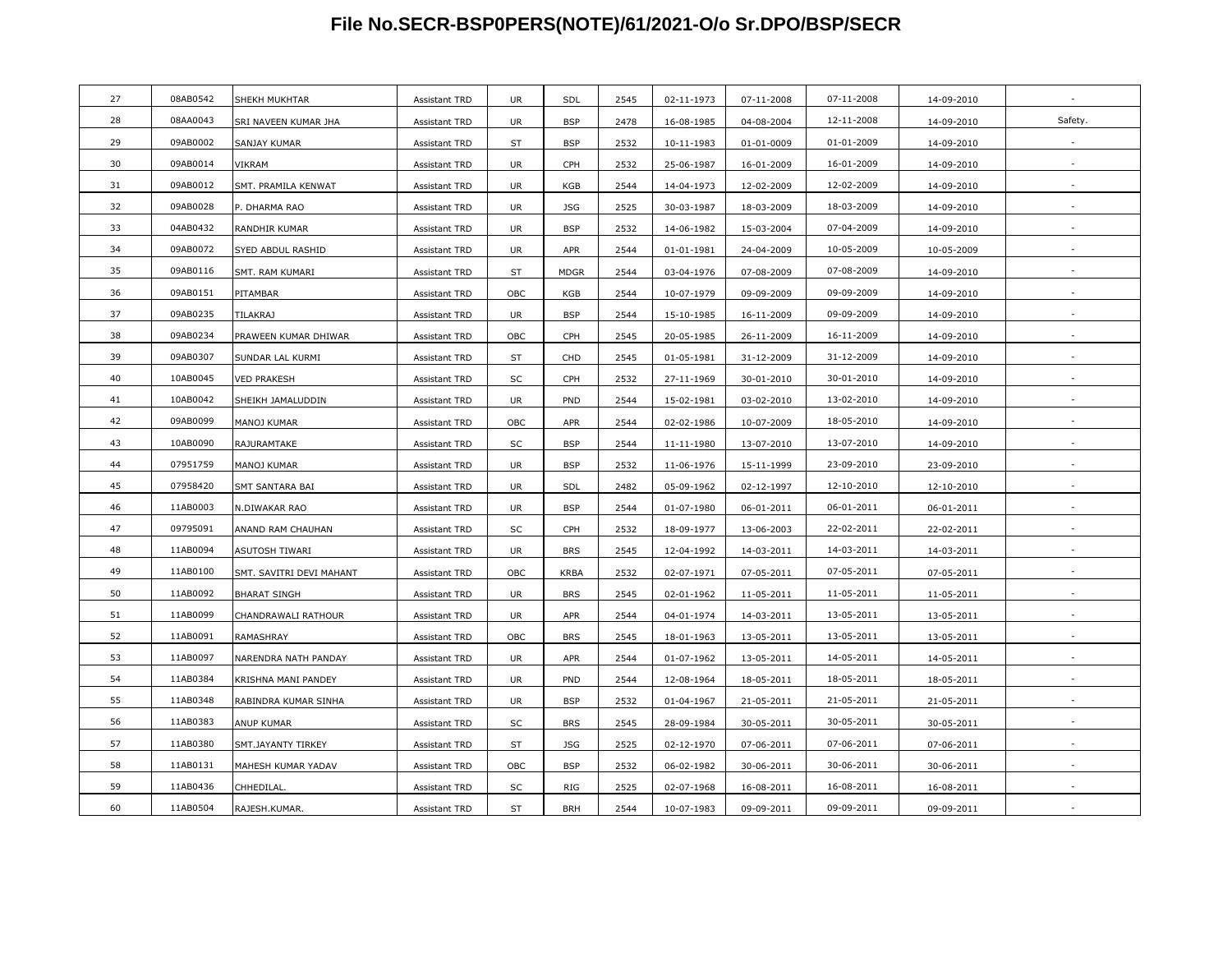| 04-11-2011<br>11AB0559<br>61<br>SALMAN KHAN<br>Assistant TRD<br>UR<br><b>BSP</b><br>2532<br>29-10-1992<br>03-11-2011<br>04-11-2011<br>12AB0378<br>62<br>20-07-2012<br>2545<br>SURENDRA SINGH<br><b>Assistant TRD</b><br>UR<br>CHD<br>31-03-1965<br>20-07-2012<br>20-07-2012<br>12AB0380<br>63<br>20-07-2012<br><b>BPH</b><br>2525<br>RAVI LOCHAN KANRI<br>UR<br>06-01-1963<br>20-07-2012<br>20-07-2012<br>Assistant TRD<br>64<br>12AB0383<br>20-07-2012<br><b>KRBA</b><br>SAFI KUL HUSSAIN<br>Assistant TRD<br>UR<br>2532<br>19-11-1962<br>20-07-2012<br>20-07-2012<br>65<br>12AB0414<br>15-08-2012<br><b>UR</b><br><b>BRS</b><br>2545<br>NARESH SINGH<br>Assistant TRD<br>05-08-1965<br>15-08-2012<br>08-08-2012<br>66<br>12AB0406<br><b>BRS</b><br>08-08-2012<br>KAMESHWAR SINGH<br>Assistant TRD<br>UR<br>2545<br>10-03-1964<br>15-08-2012<br>17-08-2012<br>67<br>10AB0029<br>08-02-2010<br><b>BHOJ RAM</b><br><b>UR</b><br>RIG<br>2525<br>03-07-1983<br>08-02-2010<br>22-08-2012<br><b>Assistant TRD</b><br>68<br>12AB0428<br>22-08-2012<br>OBC<br><b>KRBA</b><br>2532<br>04-05-1963<br>22-08-2012<br>24-08-2012<br><b>UMESHRAM</b><br><b>Assistant TRD</b><br>12AB0417<br>69<br>14-08-2012<br>PREM KUMAR SINGH<br>Assistant TRD<br>UR<br>SDL<br>2545<br>23-08-1974<br>14-08-2012<br>13-09-2012<br>$\overline{a}$<br>70<br>07235574<br>04-12-2012<br><b>UR</b><br><b>BSP</b><br>2532<br>19-04-2007<br>NARESH KUMAR<br><b>Assistant TRD</b><br>26-02-1966<br>04-12-2012<br>13AB0114<br>CONS/BSP<br>71<br>UR<br><b>BSP</b><br>1000<br>15-07-1970<br>13-12-2012<br>13-12-2012<br>22-02-2013<br>RAJ MANI TIWARI<br><b>Assistant TRD</b><br>72<br>13AB0630<br>PND<br>2544<br>01-04-2013<br><b>UR</b><br>29-01-1986<br>01-04-2013<br>21-05-2013<br>RAMKALI<br>Assistant TRD<br>73<br>13AB0933<br>19-06-2013<br>KAMALESH KUMAR DAS<br>SC<br>CHD<br>2545<br>22-02-1986<br>19-06-2013<br>19-06-2013<br>Assistant TRD<br>74<br>13AB0934<br>19-06-2013<br><b>UR</b><br><b>BSP</b><br>2532<br>AMIT KUMAR DUBEY<br>Assistant TRD<br>03-12-1990<br>19-06-2013<br>19-06-2013<br>75<br>13AB0935<br>19-06-2013<br>JAGRITI SINGH<br><b>Assistant TRD</b><br>UR<br><b>BPH</b><br>2525<br>25-06-1986<br>19-06-2013<br>19-06-2013<br>76<br>13AB0936<br>OBC<br><b>BSP</b><br>2525<br>19-06-2013<br>19-06-2013<br>19-06-2013<br>SANT KUMAR PATEL<br>Assistant TRD<br>20-06-1986<br>13AB0937<br>19-06-2013<br>77<br><b>BSP</b><br>2532<br>DINESH KUMAR KASHYAP<br>Assistant TRD<br>UR<br>07-01-1989<br>19-06-2013<br>19-06-2013<br>13AB0938<br>78<br>19-06-2013<br><b>BSP</b><br>2532<br>KAILASH RAM<br>Assistant TRD<br>SC<br>25-12-1989<br>19-06-2013<br>19-06-2013<br>79<br>13AB0939<br>19-06-2013<br>OBC<br><b>BPH</b><br>2525<br>AKSHYA KUMAR<br>05-06-1991<br>19-06-2013<br>19-06-2013<br>Assistant TRD<br>80<br>13AB0941<br>19-06-2013<br><b>BSP</b><br>2532<br><b>RAKES KUMAR</b><br>Assistant TRD<br>SC<br>07-09-1986<br>19-06-2013<br>19-06-2013<br>13AB0944<br>81<br><b>UR</b><br>CPH<br>2525<br>15-06-1987<br>19-06-2013<br>SUSHIL KUMAR PAL<br><b>Assistant TRD</b><br>19-06-2013<br>19-06-2013<br>82<br>13AB0945<br>19-06-2013<br>DHIRAJ KUMAR<br><b>Assistant TRD</b><br>UR<br><b>BPH</b><br>2525<br>12-01-1982<br>19-06-2013<br>19-06-2013<br>83<br>13AB0947<br>19-06-2013<br>OBC<br><b>BPH</b><br>2525<br>20-05-1989<br>MAHESH PRASAD<br><b>Assistant TRD</b><br>19-06-2013<br>19-06-2013<br>84<br>13AB0949<br>19-06-2013<br>OBC<br><b>BSP</b><br>2532<br>19-06-2013<br>VIRENDRA KUMAR SAHU<br>Assistant TRD<br>25-05-1984<br>19-06-2013<br>85<br>13AB1908<br>19-06-2013<br>OM PRAKASH RANJAN<br>Assistant TRD<br>OBC<br><b>BPH</b><br>2525<br>15-05-1986<br>03-05-2013<br>19-06-2013<br>86<br>13AB0950<br>2532<br>19-06-2013<br>OBC<br>CPH<br>01-07-1983<br>19-06-2013<br>19-06-2013<br>BHUSHAN SINGH KEWAT<br>Assistant TRD<br>87<br>13AB0951<br>19-06-2013<br>NIRAJ KUMAR<br>UR<br><b>BPH</b><br>2525<br>02-12-1984<br>19-06-2013<br>19-06-2013<br>Assistant TRD<br>88<br>13AB0952<br>OBC<br><b>BRS</b><br>2545<br>19-06-2013<br>MAHENDRA KUMAR VIND<br>15-02-1983<br>19-06-2013<br>19-06-2013<br>Assistant TRD<br>89<br>13AB0953<br>19-06-2013<br>SATISH KUMAR<br>OBC<br><b>BPH</b><br>2525<br>18-11-1990<br>19-06-2013<br>19-06-2013<br><b>Assistant TRD</b><br>90<br>13AB0954<br>19-06-2013<br>OBC<br><b>BSP</b><br>2532<br>TOSESWAR DUAN<br>Assistant TRD<br>10-06-1986<br>19-06-2013<br>19-06-2013<br>91<br>13AB0955<br>19-06-2013<br>JITENDRA KUMAR SINGH<br>Assistant TRD<br>OBC<br><b>BRS</b><br>2545<br>13-05-1988<br>19-06-2013<br>19-06-2013<br>92<br>13AB0956<br><b>BSP</b><br>19-06-2013<br>RAVI PRAKASH SHARMA<br>Assistant TRD<br>UR<br>2532<br>06-05-1990<br>19-06-2013<br>19-06-2013<br>93<br>13AB0957<br>OBC<br>CHD<br>2545<br>19-06-2013<br>DILEEP KUMAR<br>Assistant TRD<br>25-12-1984<br>19-06-2013<br>19-06-2013<br>13AB0958<br>94<br>19-06-2013<br>MD SAIFULLAH ANSARI<br>OBC<br><b>BSP</b><br>2532<br>17-06-1986<br>19-06-2013<br>19-06-2013<br><b>Assistant TRD</b><br>95<br>13AB0961<br>19-06-2013<br>SANTOSH KUMAR SAHU<br>Assistant TRD<br>OBC<br>CPH<br>2525<br>15-07-1986<br>19-06-2013<br>19-06-2013 |  |  |  |  |  |  |
|-------------------------------------------------------------------------------------------------------------------------------------------------------------------------------------------------------------------------------------------------------------------------------------------------------------------------------------------------------------------------------------------------------------------------------------------------------------------------------------------------------------------------------------------------------------------------------------------------------------------------------------------------------------------------------------------------------------------------------------------------------------------------------------------------------------------------------------------------------------------------------------------------------------------------------------------------------------------------------------------------------------------------------------------------------------------------------------------------------------------------------------------------------------------------------------------------------------------------------------------------------------------------------------------------------------------------------------------------------------------------------------------------------------------------------------------------------------------------------------------------------------------------------------------------------------------------------------------------------------------------------------------------------------------------------------------------------------------------------------------------------------------------------------------------------------------------------------------------------------------------------------------------------------------------------------------------------------------------------------------------------------------------------------------------------------------------------------------------------------------------------------------------------------------------------------------------------------------------------------------------------------------------------------------------------------------------------------------------------------------------------------------------------------------------------------------------------------------------------------------------------------------------------------------------------------------------------------------------------------------------------------------------------------------------------------------------------------------------------------------------------------------------------------------------------------------------------------------------------------------------------------------------------------------------------------------------------------------------------------------------------------------------------------------------------------------------------------------------------------------------------------------------------------------------------------------------------------------------------------------------------------------------------------------------------------------------------------------------------------------------------------------------------------------------------------------------------------------------------------------------------------------------------------------------------------------------------------------------------------------------------------------------------------------------------------------------------------------------------------------------------------------------------------------------------------------------------------------------------------------------------------------------------------------------------------------------------------------------------------------------------------------------------------------------------------------------------------------------------------------------------------------------------------------------------------------------------------------------------------------------------------------------------------------------------------------------------------------------------------------------------------------------------------------------------------------------------------------------------------------------------------------------------------------------------------------------------------------------------------------------------------------------------------------------------------------------------------------------------------------------------------------------------------------------------------------------------------------------------------------------------------------------------------------------------------------------------------------------------------------------------------------------------------------------------------------------------------------------------------------------------------|--|--|--|--|--|--|
|                                                                                                                                                                                                                                                                                                                                                                                                                                                                                                                                                                                                                                                                                                                                                                                                                                                                                                                                                                                                                                                                                                                                                                                                                                                                                                                                                                                                                                                                                                                                                                                                                                                                                                                                                                                                                                                                                                                                                                                                                                                                                                                                                                                                                                                                                                                                                                                                                                                                                                                                                                                                                                                                                                                                                                                                                                                                                                                                                                                                                                                                                                                                                                                                                                                                                                                                                                                                                                                                                                                                                                                                                                                                                                                                                                                                                                                                                                                                                                                                                                                                                                                                                                                                                                                                                                                                                                                                                                                                                                                                                                                                                                                                                                                                                                                                                                                                                                                                                                                                                                                                                                                                     |  |  |  |  |  |  |
|                                                                                                                                                                                                                                                                                                                                                                                                                                                                                                                                                                                                                                                                                                                                                                                                                                                                                                                                                                                                                                                                                                                                                                                                                                                                                                                                                                                                                                                                                                                                                                                                                                                                                                                                                                                                                                                                                                                                                                                                                                                                                                                                                                                                                                                                                                                                                                                                                                                                                                                                                                                                                                                                                                                                                                                                                                                                                                                                                                                                                                                                                                                                                                                                                                                                                                                                                                                                                                                                                                                                                                                                                                                                                                                                                                                                                                                                                                                                                                                                                                                                                                                                                                                                                                                                                                                                                                                                                                                                                                                                                                                                                                                                                                                                                                                                                                                                                                                                                                                                                                                                                                                                     |  |  |  |  |  |  |
|                                                                                                                                                                                                                                                                                                                                                                                                                                                                                                                                                                                                                                                                                                                                                                                                                                                                                                                                                                                                                                                                                                                                                                                                                                                                                                                                                                                                                                                                                                                                                                                                                                                                                                                                                                                                                                                                                                                                                                                                                                                                                                                                                                                                                                                                                                                                                                                                                                                                                                                                                                                                                                                                                                                                                                                                                                                                                                                                                                                                                                                                                                                                                                                                                                                                                                                                                                                                                                                                                                                                                                                                                                                                                                                                                                                                                                                                                                                                                                                                                                                                                                                                                                                                                                                                                                                                                                                                                                                                                                                                                                                                                                                                                                                                                                                                                                                                                                                                                                                                                                                                                                                                     |  |  |  |  |  |  |
|                                                                                                                                                                                                                                                                                                                                                                                                                                                                                                                                                                                                                                                                                                                                                                                                                                                                                                                                                                                                                                                                                                                                                                                                                                                                                                                                                                                                                                                                                                                                                                                                                                                                                                                                                                                                                                                                                                                                                                                                                                                                                                                                                                                                                                                                                                                                                                                                                                                                                                                                                                                                                                                                                                                                                                                                                                                                                                                                                                                                                                                                                                                                                                                                                                                                                                                                                                                                                                                                                                                                                                                                                                                                                                                                                                                                                                                                                                                                                                                                                                                                                                                                                                                                                                                                                                                                                                                                                                                                                                                                                                                                                                                                                                                                                                                                                                                                                                                                                                                                                                                                                                                                     |  |  |  |  |  |  |
|                                                                                                                                                                                                                                                                                                                                                                                                                                                                                                                                                                                                                                                                                                                                                                                                                                                                                                                                                                                                                                                                                                                                                                                                                                                                                                                                                                                                                                                                                                                                                                                                                                                                                                                                                                                                                                                                                                                                                                                                                                                                                                                                                                                                                                                                                                                                                                                                                                                                                                                                                                                                                                                                                                                                                                                                                                                                                                                                                                                                                                                                                                                                                                                                                                                                                                                                                                                                                                                                                                                                                                                                                                                                                                                                                                                                                                                                                                                                                                                                                                                                                                                                                                                                                                                                                                                                                                                                                                                                                                                                                                                                                                                                                                                                                                                                                                                                                                                                                                                                                                                                                                                                     |  |  |  |  |  |  |
|                                                                                                                                                                                                                                                                                                                                                                                                                                                                                                                                                                                                                                                                                                                                                                                                                                                                                                                                                                                                                                                                                                                                                                                                                                                                                                                                                                                                                                                                                                                                                                                                                                                                                                                                                                                                                                                                                                                                                                                                                                                                                                                                                                                                                                                                                                                                                                                                                                                                                                                                                                                                                                                                                                                                                                                                                                                                                                                                                                                                                                                                                                                                                                                                                                                                                                                                                                                                                                                                                                                                                                                                                                                                                                                                                                                                                                                                                                                                                                                                                                                                                                                                                                                                                                                                                                                                                                                                                                                                                                                                                                                                                                                                                                                                                                                                                                                                                                                                                                                                                                                                                                                                     |  |  |  |  |  |  |
|                                                                                                                                                                                                                                                                                                                                                                                                                                                                                                                                                                                                                                                                                                                                                                                                                                                                                                                                                                                                                                                                                                                                                                                                                                                                                                                                                                                                                                                                                                                                                                                                                                                                                                                                                                                                                                                                                                                                                                                                                                                                                                                                                                                                                                                                                                                                                                                                                                                                                                                                                                                                                                                                                                                                                                                                                                                                                                                                                                                                                                                                                                                                                                                                                                                                                                                                                                                                                                                                                                                                                                                                                                                                                                                                                                                                                                                                                                                                                                                                                                                                                                                                                                                                                                                                                                                                                                                                                                                                                                                                                                                                                                                                                                                                                                                                                                                                                                                                                                                                                                                                                                                                     |  |  |  |  |  |  |
|                                                                                                                                                                                                                                                                                                                                                                                                                                                                                                                                                                                                                                                                                                                                                                                                                                                                                                                                                                                                                                                                                                                                                                                                                                                                                                                                                                                                                                                                                                                                                                                                                                                                                                                                                                                                                                                                                                                                                                                                                                                                                                                                                                                                                                                                                                                                                                                                                                                                                                                                                                                                                                                                                                                                                                                                                                                                                                                                                                                                                                                                                                                                                                                                                                                                                                                                                                                                                                                                                                                                                                                                                                                                                                                                                                                                                                                                                                                                                                                                                                                                                                                                                                                                                                                                                                                                                                                                                                                                                                                                                                                                                                                                                                                                                                                                                                                                                                                                                                                                                                                                                                                                     |  |  |  |  |  |  |
|                                                                                                                                                                                                                                                                                                                                                                                                                                                                                                                                                                                                                                                                                                                                                                                                                                                                                                                                                                                                                                                                                                                                                                                                                                                                                                                                                                                                                                                                                                                                                                                                                                                                                                                                                                                                                                                                                                                                                                                                                                                                                                                                                                                                                                                                                                                                                                                                                                                                                                                                                                                                                                                                                                                                                                                                                                                                                                                                                                                                                                                                                                                                                                                                                                                                                                                                                                                                                                                                                                                                                                                                                                                                                                                                                                                                                                                                                                                                                                                                                                                                                                                                                                                                                                                                                                                                                                                                                                                                                                                                                                                                                                                                                                                                                                                                                                                                                                                                                                                                                                                                                                                                     |  |  |  |  |  |  |
|                                                                                                                                                                                                                                                                                                                                                                                                                                                                                                                                                                                                                                                                                                                                                                                                                                                                                                                                                                                                                                                                                                                                                                                                                                                                                                                                                                                                                                                                                                                                                                                                                                                                                                                                                                                                                                                                                                                                                                                                                                                                                                                                                                                                                                                                                                                                                                                                                                                                                                                                                                                                                                                                                                                                                                                                                                                                                                                                                                                                                                                                                                                                                                                                                                                                                                                                                                                                                                                                                                                                                                                                                                                                                                                                                                                                                                                                                                                                                                                                                                                                                                                                                                                                                                                                                                                                                                                                                                                                                                                                                                                                                                                                                                                                                                                                                                                                                                                                                                                                                                                                                                                                     |  |  |  |  |  |  |
|                                                                                                                                                                                                                                                                                                                                                                                                                                                                                                                                                                                                                                                                                                                                                                                                                                                                                                                                                                                                                                                                                                                                                                                                                                                                                                                                                                                                                                                                                                                                                                                                                                                                                                                                                                                                                                                                                                                                                                                                                                                                                                                                                                                                                                                                                                                                                                                                                                                                                                                                                                                                                                                                                                                                                                                                                                                                                                                                                                                                                                                                                                                                                                                                                                                                                                                                                                                                                                                                                                                                                                                                                                                                                                                                                                                                                                                                                                                                                                                                                                                                                                                                                                                                                                                                                                                                                                                                                                                                                                                                                                                                                                                                                                                                                                                                                                                                                                                                                                                                                                                                                                                                     |  |  |  |  |  |  |
|                                                                                                                                                                                                                                                                                                                                                                                                                                                                                                                                                                                                                                                                                                                                                                                                                                                                                                                                                                                                                                                                                                                                                                                                                                                                                                                                                                                                                                                                                                                                                                                                                                                                                                                                                                                                                                                                                                                                                                                                                                                                                                                                                                                                                                                                                                                                                                                                                                                                                                                                                                                                                                                                                                                                                                                                                                                                                                                                                                                                                                                                                                                                                                                                                                                                                                                                                                                                                                                                                                                                                                                                                                                                                                                                                                                                                                                                                                                                                                                                                                                                                                                                                                                                                                                                                                                                                                                                                                                                                                                                                                                                                                                                                                                                                                                                                                                                                                                                                                                                                                                                                                                                     |  |  |  |  |  |  |
|                                                                                                                                                                                                                                                                                                                                                                                                                                                                                                                                                                                                                                                                                                                                                                                                                                                                                                                                                                                                                                                                                                                                                                                                                                                                                                                                                                                                                                                                                                                                                                                                                                                                                                                                                                                                                                                                                                                                                                                                                                                                                                                                                                                                                                                                                                                                                                                                                                                                                                                                                                                                                                                                                                                                                                                                                                                                                                                                                                                                                                                                                                                                                                                                                                                                                                                                                                                                                                                                                                                                                                                                                                                                                                                                                                                                                                                                                                                                                                                                                                                                                                                                                                                                                                                                                                                                                                                                                                                                                                                                                                                                                                                                                                                                                                                                                                                                                                                                                                                                                                                                                                                                     |  |  |  |  |  |  |
|                                                                                                                                                                                                                                                                                                                                                                                                                                                                                                                                                                                                                                                                                                                                                                                                                                                                                                                                                                                                                                                                                                                                                                                                                                                                                                                                                                                                                                                                                                                                                                                                                                                                                                                                                                                                                                                                                                                                                                                                                                                                                                                                                                                                                                                                                                                                                                                                                                                                                                                                                                                                                                                                                                                                                                                                                                                                                                                                                                                                                                                                                                                                                                                                                                                                                                                                                                                                                                                                                                                                                                                                                                                                                                                                                                                                                                                                                                                                                                                                                                                                                                                                                                                                                                                                                                                                                                                                                                                                                                                                                                                                                                                                                                                                                                                                                                                                                                                                                                                                                                                                                                                                     |  |  |  |  |  |  |
|                                                                                                                                                                                                                                                                                                                                                                                                                                                                                                                                                                                                                                                                                                                                                                                                                                                                                                                                                                                                                                                                                                                                                                                                                                                                                                                                                                                                                                                                                                                                                                                                                                                                                                                                                                                                                                                                                                                                                                                                                                                                                                                                                                                                                                                                                                                                                                                                                                                                                                                                                                                                                                                                                                                                                                                                                                                                                                                                                                                                                                                                                                                                                                                                                                                                                                                                                                                                                                                                                                                                                                                                                                                                                                                                                                                                                                                                                                                                                                                                                                                                                                                                                                                                                                                                                                                                                                                                                                                                                                                                                                                                                                                                                                                                                                                                                                                                                                                                                                                                                                                                                                                                     |  |  |  |  |  |  |
|                                                                                                                                                                                                                                                                                                                                                                                                                                                                                                                                                                                                                                                                                                                                                                                                                                                                                                                                                                                                                                                                                                                                                                                                                                                                                                                                                                                                                                                                                                                                                                                                                                                                                                                                                                                                                                                                                                                                                                                                                                                                                                                                                                                                                                                                                                                                                                                                                                                                                                                                                                                                                                                                                                                                                                                                                                                                                                                                                                                                                                                                                                                                                                                                                                                                                                                                                                                                                                                                                                                                                                                                                                                                                                                                                                                                                                                                                                                                                                                                                                                                                                                                                                                                                                                                                                                                                                                                                                                                                                                                                                                                                                                                                                                                                                                                                                                                                                                                                                                                                                                                                                                                     |  |  |  |  |  |  |
|                                                                                                                                                                                                                                                                                                                                                                                                                                                                                                                                                                                                                                                                                                                                                                                                                                                                                                                                                                                                                                                                                                                                                                                                                                                                                                                                                                                                                                                                                                                                                                                                                                                                                                                                                                                                                                                                                                                                                                                                                                                                                                                                                                                                                                                                                                                                                                                                                                                                                                                                                                                                                                                                                                                                                                                                                                                                                                                                                                                                                                                                                                                                                                                                                                                                                                                                                                                                                                                                                                                                                                                                                                                                                                                                                                                                                                                                                                                                                                                                                                                                                                                                                                                                                                                                                                                                                                                                                                                                                                                                                                                                                                                                                                                                                                                                                                                                                                                                                                                                                                                                                                                                     |  |  |  |  |  |  |
|                                                                                                                                                                                                                                                                                                                                                                                                                                                                                                                                                                                                                                                                                                                                                                                                                                                                                                                                                                                                                                                                                                                                                                                                                                                                                                                                                                                                                                                                                                                                                                                                                                                                                                                                                                                                                                                                                                                                                                                                                                                                                                                                                                                                                                                                                                                                                                                                                                                                                                                                                                                                                                                                                                                                                                                                                                                                                                                                                                                                                                                                                                                                                                                                                                                                                                                                                                                                                                                                                                                                                                                                                                                                                                                                                                                                                                                                                                                                                                                                                                                                                                                                                                                                                                                                                                                                                                                                                                                                                                                                                                                                                                                                                                                                                                                                                                                                                                                                                                                                                                                                                                                                     |  |  |  |  |  |  |
|                                                                                                                                                                                                                                                                                                                                                                                                                                                                                                                                                                                                                                                                                                                                                                                                                                                                                                                                                                                                                                                                                                                                                                                                                                                                                                                                                                                                                                                                                                                                                                                                                                                                                                                                                                                                                                                                                                                                                                                                                                                                                                                                                                                                                                                                                                                                                                                                                                                                                                                                                                                                                                                                                                                                                                                                                                                                                                                                                                                                                                                                                                                                                                                                                                                                                                                                                                                                                                                                                                                                                                                                                                                                                                                                                                                                                                                                                                                                                                                                                                                                                                                                                                                                                                                                                                                                                                                                                                                                                                                                                                                                                                                                                                                                                                                                                                                                                                                                                                                                                                                                                                                                     |  |  |  |  |  |  |
|                                                                                                                                                                                                                                                                                                                                                                                                                                                                                                                                                                                                                                                                                                                                                                                                                                                                                                                                                                                                                                                                                                                                                                                                                                                                                                                                                                                                                                                                                                                                                                                                                                                                                                                                                                                                                                                                                                                                                                                                                                                                                                                                                                                                                                                                                                                                                                                                                                                                                                                                                                                                                                                                                                                                                                                                                                                                                                                                                                                                                                                                                                                                                                                                                                                                                                                                                                                                                                                                                                                                                                                                                                                                                                                                                                                                                                                                                                                                                                                                                                                                                                                                                                                                                                                                                                                                                                                                                                                                                                                                                                                                                                                                                                                                                                                                                                                                                                                                                                                                                                                                                                                                     |  |  |  |  |  |  |
|                                                                                                                                                                                                                                                                                                                                                                                                                                                                                                                                                                                                                                                                                                                                                                                                                                                                                                                                                                                                                                                                                                                                                                                                                                                                                                                                                                                                                                                                                                                                                                                                                                                                                                                                                                                                                                                                                                                                                                                                                                                                                                                                                                                                                                                                                                                                                                                                                                                                                                                                                                                                                                                                                                                                                                                                                                                                                                                                                                                                                                                                                                                                                                                                                                                                                                                                                                                                                                                                                                                                                                                                                                                                                                                                                                                                                                                                                                                                                                                                                                                                                                                                                                                                                                                                                                                                                                                                                                                                                                                                                                                                                                                                                                                                                                                                                                                                                                                                                                                                                                                                                                                                     |  |  |  |  |  |  |
|                                                                                                                                                                                                                                                                                                                                                                                                                                                                                                                                                                                                                                                                                                                                                                                                                                                                                                                                                                                                                                                                                                                                                                                                                                                                                                                                                                                                                                                                                                                                                                                                                                                                                                                                                                                                                                                                                                                                                                                                                                                                                                                                                                                                                                                                                                                                                                                                                                                                                                                                                                                                                                                                                                                                                                                                                                                                                                                                                                                                                                                                                                                                                                                                                                                                                                                                                                                                                                                                                                                                                                                                                                                                                                                                                                                                                                                                                                                                                                                                                                                                                                                                                                                                                                                                                                                                                                                                                                                                                                                                                                                                                                                                                                                                                                                                                                                                                                                                                                                                                                                                                                                                     |  |  |  |  |  |  |
|                                                                                                                                                                                                                                                                                                                                                                                                                                                                                                                                                                                                                                                                                                                                                                                                                                                                                                                                                                                                                                                                                                                                                                                                                                                                                                                                                                                                                                                                                                                                                                                                                                                                                                                                                                                                                                                                                                                                                                                                                                                                                                                                                                                                                                                                                                                                                                                                                                                                                                                                                                                                                                                                                                                                                                                                                                                                                                                                                                                                                                                                                                                                                                                                                                                                                                                                                                                                                                                                                                                                                                                                                                                                                                                                                                                                                                                                                                                                                                                                                                                                                                                                                                                                                                                                                                                                                                                                                                                                                                                                                                                                                                                                                                                                                                                                                                                                                                                                                                                                                                                                                                                                     |  |  |  |  |  |  |
|                                                                                                                                                                                                                                                                                                                                                                                                                                                                                                                                                                                                                                                                                                                                                                                                                                                                                                                                                                                                                                                                                                                                                                                                                                                                                                                                                                                                                                                                                                                                                                                                                                                                                                                                                                                                                                                                                                                                                                                                                                                                                                                                                                                                                                                                                                                                                                                                                                                                                                                                                                                                                                                                                                                                                                                                                                                                                                                                                                                                                                                                                                                                                                                                                                                                                                                                                                                                                                                                                                                                                                                                                                                                                                                                                                                                                                                                                                                                                                                                                                                                                                                                                                                                                                                                                                                                                                                                                                                                                                                                                                                                                                                                                                                                                                                                                                                                                                                                                                                                                                                                                                                                     |  |  |  |  |  |  |
|                                                                                                                                                                                                                                                                                                                                                                                                                                                                                                                                                                                                                                                                                                                                                                                                                                                                                                                                                                                                                                                                                                                                                                                                                                                                                                                                                                                                                                                                                                                                                                                                                                                                                                                                                                                                                                                                                                                                                                                                                                                                                                                                                                                                                                                                                                                                                                                                                                                                                                                                                                                                                                                                                                                                                                                                                                                                                                                                                                                                                                                                                                                                                                                                                                                                                                                                                                                                                                                                                                                                                                                                                                                                                                                                                                                                                                                                                                                                                                                                                                                                                                                                                                                                                                                                                                                                                                                                                                                                                                                                                                                                                                                                                                                                                                                                                                                                                                                                                                                                                                                                                                                                     |  |  |  |  |  |  |
|                                                                                                                                                                                                                                                                                                                                                                                                                                                                                                                                                                                                                                                                                                                                                                                                                                                                                                                                                                                                                                                                                                                                                                                                                                                                                                                                                                                                                                                                                                                                                                                                                                                                                                                                                                                                                                                                                                                                                                                                                                                                                                                                                                                                                                                                                                                                                                                                                                                                                                                                                                                                                                                                                                                                                                                                                                                                                                                                                                                                                                                                                                                                                                                                                                                                                                                                                                                                                                                                                                                                                                                                                                                                                                                                                                                                                                                                                                                                                                                                                                                                                                                                                                                                                                                                                                                                                                                                                                                                                                                                                                                                                                                                                                                                                                                                                                                                                                                                                                                                                                                                                                                                     |  |  |  |  |  |  |
|                                                                                                                                                                                                                                                                                                                                                                                                                                                                                                                                                                                                                                                                                                                                                                                                                                                                                                                                                                                                                                                                                                                                                                                                                                                                                                                                                                                                                                                                                                                                                                                                                                                                                                                                                                                                                                                                                                                                                                                                                                                                                                                                                                                                                                                                                                                                                                                                                                                                                                                                                                                                                                                                                                                                                                                                                                                                                                                                                                                                                                                                                                                                                                                                                                                                                                                                                                                                                                                                                                                                                                                                                                                                                                                                                                                                                                                                                                                                                                                                                                                                                                                                                                                                                                                                                                                                                                                                                                                                                                                                                                                                                                                                                                                                                                                                                                                                                                                                                                                                                                                                                                                                     |  |  |  |  |  |  |
|                                                                                                                                                                                                                                                                                                                                                                                                                                                                                                                                                                                                                                                                                                                                                                                                                                                                                                                                                                                                                                                                                                                                                                                                                                                                                                                                                                                                                                                                                                                                                                                                                                                                                                                                                                                                                                                                                                                                                                                                                                                                                                                                                                                                                                                                                                                                                                                                                                                                                                                                                                                                                                                                                                                                                                                                                                                                                                                                                                                                                                                                                                                                                                                                                                                                                                                                                                                                                                                                                                                                                                                                                                                                                                                                                                                                                                                                                                                                                                                                                                                                                                                                                                                                                                                                                                                                                                                                                                                                                                                                                                                                                                                                                                                                                                                                                                                                                                                                                                                                                                                                                                                                     |  |  |  |  |  |  |
|                                                                                                                                                                                                                                                                                                                                                                                                                                                                                                                                                                                                                                                                                                                                                                                                                                                                                                                                                                                                                                                                                                                                                                                                                                                                                                                                                                                                                                                                                                                                                                                                                                                                                                                                                                                                                                                                                                                                                                                                                                                                                                                                                                                                                                                                                                                                                                                                                                                                                                                                                                                                                                                                                                                                                                                                                                                                                                                                                                                                                                                                                                                                                                                                                                                                                                                                                                                                                                                                                                                                                                                                                                                                                                                                                                                                                                                                                                                                                                                                                                                                                                                                                                                                                                                                                                                                                                                                                                                                                                                                                                                                                                                                                                                                                                                                                                                                                                                                                                                                                                                                                                                                     |  |  |  |  |  |  |
|                                                                                                                                                                                                                                                                                                                                                                                                                                                                                                                                                                                                                                                                                                                                                                                                                                                                                                                                                                                                                                                                                                                                                                                                                                                                                                                                                                                                                                                                                                                                                                                                                                                                                                                                                                                                                                                                                                                                                                                                                                                                                                                                                                                                                                                                                                                                                                                                                                                                                                                                                                                                                                                                                                                                                                                                                                                                                                                                                                                                                                                                                                                                                                                                                                                                                                                                                                                                                                                                                                                                                                                                                                                                                                                                                                                                                                                                                                                                                                                                                                                                                                                                                                                                                                                                                                                                                                                                                                                                                                                                                                                                                                                                                                                                                                                                                                                                                                                                                                                                                                                                                                                                     |  |  |  |  |  |  |
|                                                                                                                                                                                                                                                                                                                                                                                                                                                                                                                                                                                                                                                                                                                                                                                                                                                                                                                                                                                                                                                                                                                                                                                                                                                                                                                                                                                                                                                                                                                                                                                                                                                                                                                                                                                                                                                                                                                                                                                                                                                                                                                                                                                                                                                                                                                                                                                                                                                                                                                                                                                                                                                                                                                                                                                                                                                                                                                                                                                                                                                                                                                                                                                                                                                                                                                                                                                                                                                                                                                                                                                                                                                                                                                                                                                                                                                                                                                                                                                                                                                                                                                                                                                                                                                                                                                                                                                                                                                                                                                                                                                                                                                                                                                                                                                                                                                                                                                                                                                                                                                                                                                                     |  |  |  |  |  |  |
|                                                                                                                                                                                                                                                                                                                                                                                                                                                                                                                                                                                                                                                                                                                                                                                                                                                                                                                                                                                                                                                                                                                                                                                                                                                                                                                                                                                                                                                                                                                                                                                                                                                                                                                                                                                                                                                                                                                                                                                                                                                                                                                                                                                                                                                                                                                                                                                                                                                                                                                                                                                                                                                                                                                                                                                                                                                                                                                                                                                                                                                                                                                                                                                                                                                                                                                                                                                                                                                                                                                                                                                                                                                                                                                                                                                                                                                                                                                                                                                                                                                                                                                                                                                                                                                                                                                                                                                                                                                                                                                                                                                                                                                                                                                                                                                                                                                                                                                                                                                                                                                                                                                                     |  |  |  |  |  |  |
|                                                                                                                                                                                                                                                                                                                                                                                                                                                                                                                                                                                                                                                                                                                                                                                                                                                                                                                                                                                                                                                                                                                                                                                                                                                                                                                                                                                                                                                                                                                                                                                                                                                                                                                                                                                                                                                                                                                                                                                                                                                                                                                                                                                                                                                                                                                                                                                                                                                                                                                                                                                                                                                                                                                                                                                                                                                                                                                                                                                                                                                                                                                                                                                                                                                                                                                                                                                                                                                                                                                                                                                                                                                                                                                                                                                                                                                                                                                                                                                                                                                                                                                                                                                                                                                                                                                                                                                                                                                                                                                                                                                                                                                                                                                                                                                                                                                                                                                                                                                                                                                                                                                                     |  |  |  |  |  |  |
|                                                                                                                                                                                                                                                                                                                                                                                                                                                                                                                                                                                                                                                                                                                                                                                                                                                                                                                                                                                                                                                                                                                                                                                                                                                                                                                                                                                                                                                                                                                                                                                                                                                                                                                                                                                                                                                                                                                                                                                                                                                                                                                                                                                                                                                                                                                                                                                                                                                                                                                                                                                                                                                                                                                                                                                                                                                                                                                                                                                                                                                                                                                                                                                                                                                                                                                                                                                                                                                                                                                                                                                                                                                                                                                                                                                                                                                                                                                                                                                                                                                                                                                                                                                                                                                                                                                                                                                                                                                                                                                                                                                                                                                                                                                                                                                                                                                                                                                                                                                                                                                                                                                                     |  |  |  |  |  |  |
|                                                                                                                                                                                                                                                                                                                                                                                                                                                                                                                                                                                                                                                                                                                                                                                                                                                                                                                                                                                                                                                                                                                                                                                                                                                                                                                                                                                                                                                                                                                                                                                                                                                                                                                                                                                                                                                                                                                                                                                                                                                                                                                                                                                                                                                                                                                                                                                                                                                                                                                                                                                                                                                                                                                                                                                                                                                                                                                                                                                                                                                                                                                                                                                                                                                                                                                                                                                                                                                                                                                                                                                                                                                                                                                                                                                                                                                                                                                                                                                                                                                                                                                                                                                                                                                                                                                                                                                                                                                                                                                                                                                                                                                                                                                                                                                                                                                                                                                                                                                                                                                                                                                                     |  |  |  |  |  |  |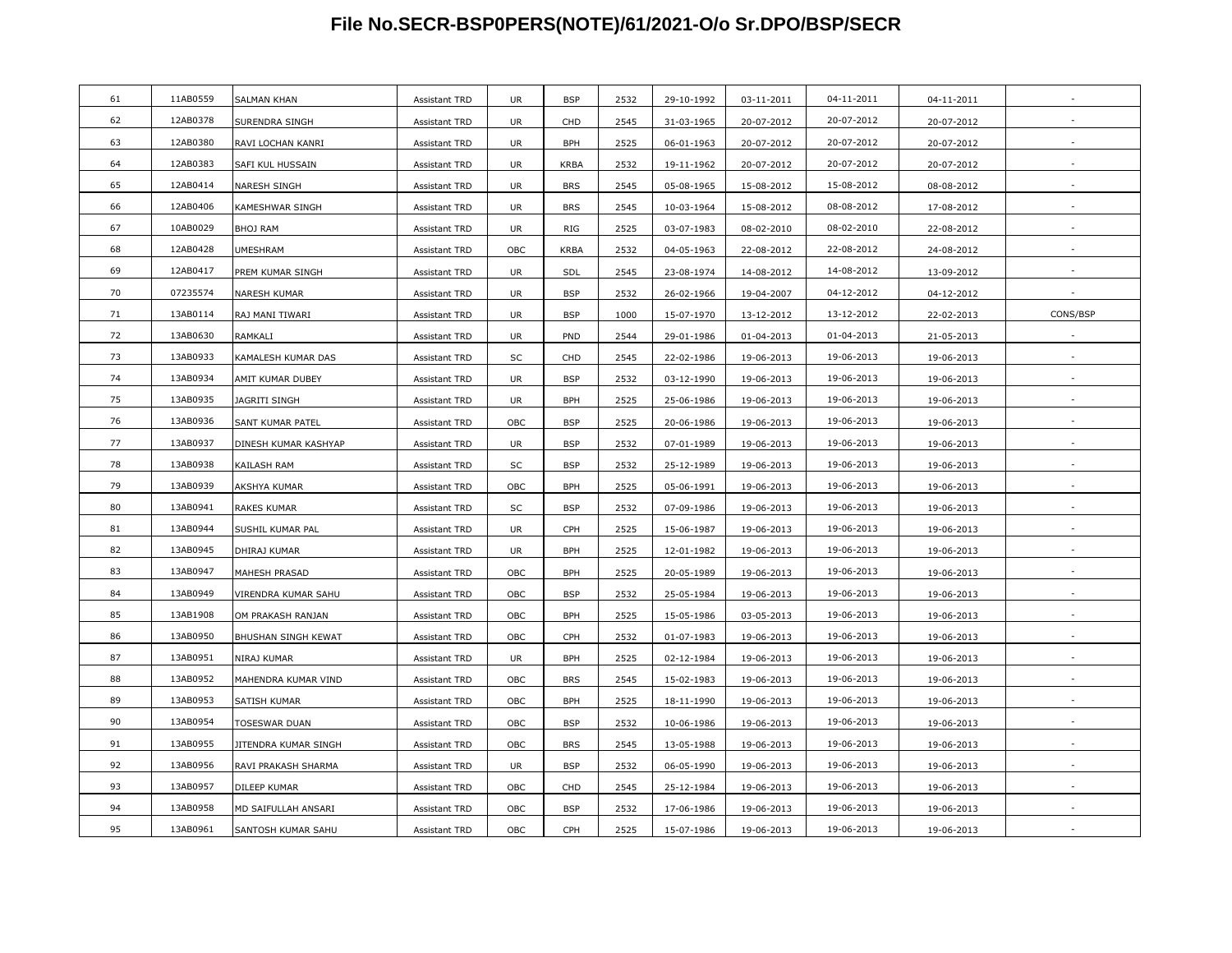| 96<br>13AB0962<br>2525<br>19-06-2013<br>19-06-2013<br>VIKASH KUMAR<br><b>Assistant TRD</b><br>OBC<br>RIG<br>25-11-1991<br>19-06-2013<br>97<br>13AB0963<br>19-06-2013<br>SC<br><b>BSP</b><br>2532<br>RAM NARAYAN KHUTEY<br><b>Assistant TRD</b><br>18-05-1988<br>19-06-2013<br>19-06-2013<br>98<br>13AB0964<br>19-06-2013<br>AMIT KUMAR VISHWAKARMA<br><b>BPH</b><br>2525<br>19-06-2013<br>Assistant TRD<br>UR<br>04-11-1987<br>19-06-2013<br>13AB0965<br>99<br>19-06-2013<br>SC<br>CHD<br>2545<br>22-07-1990<br>19-06-2013<br><b>BHARAT BHUSHAN</b><br><b>Assistant TRD</b><br>19-06-2013<br>100<br>13AB0966<br>19-06-2013<br>OBC<br><b>BSP</b><br>2532<br>NAND KUMAR SAHU<br><b>Assistant TRD</b><br>10-05-1983<br>19-06-2013<br>19-06-2013<br>13AB0970<br>101<br>Smt.ASHA YADAV<br>OBC<br><b>KRBA</b><br>2525<br>14-05-1988<br>20-06-2013<br>20-06-2013<br>20-06-2013<br><b>Assistant TRD</b><br>102<br>13AB0971<br>20-06-2013<br>AVANISH KUMAR<br>Assistant TRD<br>UR<br><b>BPH</b><br>2532<br>18-08-1988<br>20-06-2013<br>20-06-2013<br>13AB0972<br>103<br>20-06-2013<br>KRISHNANDAN YADAV<br>OBC<br><b>BSP</b><br>2532<br>05-11-1987<br>20-06-2013<br>20-06-2013<br><b>Assistant TRD</b><br>104<br>13AB0973<br>20-06-2013<br><b>VEDANT KUMAR</b><br>UR<br><b>BPH</b><br>2525<br>03-04-1990<br>20-06-2013<br>20-06-2013<br><b>Assistant TRD</b><br>13AB0974<br>105<br>20-06-2013<br>RAJENDRA PRASAD KEWAT<br>OBC<br>APR<br>2525<br>23-05-1985<br>20-06-2013<br>20-06-2013<br><b>Assistant TRD</b><br>106<br>13AB0975<br><b>KRBA</b><br>2532<br>20-06-2013<br>RAKESH KUMAR SAHU<br><b>Assistant TRD</b><br>UR<br>05-07-1987<br>20-06-2013<br>20-06-2013<br>107<br>13AB0976<br>20-06-2013<br>OBC<br><b>KRBA</b><br>2532<br>06-05-1991<br>20-06-2013<br>20-06-2013<br>AJAY PRAKASH GUPTA<br><b>Assistant TRD</b><br>108<br>13AB0977<br>20-06-2013<br>OBC<br>KGB<br>2544<br>DILIP KUMAR SAHU<br><b>Assistant TRD</b><br>12-05-1979<br>20-06-2013<br>20-06-2013<br>109<br>13AB0982<br>20-06-2013<br>OBC<br>PND<br>2544<br>SUDHIR KUMAR<br>Assistant TRD<br>21-02-1990<br>20-06-2013<br>20-06-2013<br>110<br>13AB0984<br>20-06-2013<br>OBC<br>PND<br>20-06-2013<br>20-06-2013<br>ANIL KUMAR<br><b>Assistant TRD</b><br>2544<br>01-03-1987<br>111<br>13AB0985<br>20-06-2013<br>OBC<br><b>BPH</b><br>2525<br>20-06-2013<br>20-06-2013<br>SUKAR PRAJAPATI<br><b>Assistant TRD</b><br>10-10-1991<br>112<br>13AB0986<br>OBC<br><b>BPH</b><br>2525<br>20-06-2013<br>02-11-1986<br>20-06-2013<br>20-06-2013<br>MD.REYASAT ANSARI<br><b>Assistant TRD</b><br>113<br>13AB0987<br>20-06-2013<br>2525<br>UR<br>2545<br>26-04-1989<br>20-06-2013<br>RAVI KANT MISHRA<br><b>Assistant TRD</b><br>20-06-2013<br>114<br>13AB0989<br>20-06-2013<br><b>RIG</b><br>GORESHWAR KUMAR SONWANI<br>SC<br>2525<br>05-05-1990<br>20-06-2013<br>20-06-2013<br><b>Assistant TRD</b><br>115<br>13AB0990<br>20-06-2013<br><b>BPH</b><br>2525<br>KAUSHALENDRA KUMAR<br>OBC<br>02-01-1981<br>20-06-2013<br>20-06-2013<br><b>Assistant TRD</b><br>$\overline{\phantom{a}}$<br>116<br>13AB0992<br>OBC<br><b>MDGR</b><br>2544<br>20-06-2013<br>SUBASH KUMAR<br>10-06-1987<br>20-06-2013<br>20-06-2013<br>Assistant TRD<br>117<br>13AB0993<br>20-06-2013<br>MANTOSH KUMAR PANDEY<br>UR<br><b>BPH</b><br>2525<br>20-12-1986<br>20-06-2013<br>20-06-2013<br><b>Assistant TRD</b><br>118<br>13AB0994<br>2525<br>20-06-2013<br>ST<br><b>BPH</b><br>11-05-1987<br>20-06-2013<br>20-06-2013<br>SUBHASH CHANDRA MUNDIA<br>Assistant TRD<br>119<br>13AB0995<br>20-06-2013<br>2532<br>OBC<br><b>KRBA</b><br>14-09-1991<br>20-06-2013<br>20-06-2013<br>KHILWAN PRASAD KEWAT<br>Assistant TRD<br>120<br>13AB0996<br>20-06-2013<br>2525<br><b>UR</b><br><b>BPH</b><br>SUNIL KUMAR DUBEY<br><b>Assistant TRD</b><br>09-03-1987<br>20-06-2013<br>20-06-2013<br>13AB0999<br>121<br>OBC<br><b>BPH</b><br>2525<br>15-10-1986<br>20-06-2013<br>20-06-2013<br>SAROJ KUMAR MAHTO<br><b>Assistant TRD</b><br>20-06-2013<br>122<br>13AB1000<br>SC<br>KGB<br>2525<br>20-06-2013<br>CHHAGNU RAM GHRITLAHARE<br><b>Assistant TRD</b><br>22-05-1991<br>20-06-2013<br>20-06-2013<br>123<br>13AC0953<br>23-08-2013<br>OBC<br>CHD<br>2545<br>05-02-1989<br>23-08-2013<br>23-08-2013<br>RAKESH KUMAR GUPTA<br><b>Assistant TRD</b><br>13AB2772<br>124<br>25-09-2013<br>UR<br>PND<br>2544<br>09-07-1980<br>23-09-2013<br>MOHMMAD RAZA<br>25-09-2013<br>Assistant TRD<br>125<br>333J1400301<br>14-03-2014<br>ST<br><b>BPH</b><br>2525<br>08-06-1964<br>SHYAMAL LAKRA<br><b>Assistant TRD</b><br>14-03-2014<br>15-03-2014<br>126<br>19AB0087<br>11-07-2019<br>OBC<br><b>MDGR</b><br>SANTOSH KUMAR SAW<br>Assistant TRD<br>2544<br>08-12-1989<br>11-07-2019<br>18-11-2014<br>127<br>19AB0088<br>OBC<br>2545<br>24-07-1988<br>11-07-2019<br>NITEEN NILKANTH TEMBHARE<br><b>Assistant TRD</b><br>SDL<br>11-07-2019<br>18-11-2014<br>19AB0089<br>128<br>OBC<br><b>BRH</b><br>2544<br>11-07-2019<br>11-07-2019<br>18-11-2014<br>ABHAY KUMAR<br><b>Assistant TRD</b><br>16-02-1986 |  |  |  |  |  |  |
|--------------------------------------------------------------------------------------------------------------------------------------------------------------------------------------------------------------------------------------------------------------------------------------------------------------------------------------------------------------------------------------------------------------------------------------------------------------------------------------------------------------------------------------------------------------------------------------------------------------------------------------------------------------------------------------------------------------------------------------------------------------------------------------------------------------------------------------------------------------------------------------------------------------------------------------------------------------------------------------------------------------------------------------------------------------------------------------------------------------------------------------------------------------------------------------------------------------------------------------------------------------------------------------------------------------------------------------------------------------------------------------------------------------------------------------------------------------------------------------------------------------------------------------------------------------------------------------------------------------------------------------------------------------------------------------------------------------------------------------------------------------------------------------------------------------------------------------------------------------------------------------------------------------------------------------------------------------------------------------------------------------------------------------------------------------------------------------------------------------------------------------------------------------------------------------------------------------------------------------------------------------------------------------------------------------------------------------------------------------------------------------------------------------------------------------------------------------------------------------------------------------------------------------------------------------------------------------------------------------------------------------------------------------------------------------------------------------------------------------------------------------------------------------------------------------------------------------------------------------------------------------------------------------------------------------------------------------------------------------------------------------------------------------------------------------------------------------------------------------------------------------------------------------------------------------------------------------------------------------------------------------------------------------------------------------------------------------------------------------------------------------------------------------------------------------------------------------------------------------------------------------------------------------------------------------------------------------------------------------------------------------------------------------------------------------------------------------------------------------------------------------------------------------------------------------------------------------------------------------------------------------------------------------------------------------------------------------------------------------------------------------------------------------------------------------------------------------------------------------------------------------------------------------------------------------------------------------------------------------------------------------------------------------------------------------------------------------------------------------------------------------------------------------------------------------------------------------------------------------------------------------------------------------------------------------------------------------------------------------------------------------------------------------------------------------------------------------------------------------------------------------------------------------------------------------------------------------------------------------------------------------------------------------------------------------------------------------------------------------------------------|--|--|--|--|--|--|
|                                                                                                                                                                                                                                                                                                                                                                                                                                                                                                                                                                                                                                                                                                                                                                                                                                                                                                                                                                                                                                                                                                                                                                                                                                                                                                                                                                                                                                                                                                                                                                                                                                                                                                                                                                                                                                                                                                                                                                                                                                                                                                                                                                                                                                                                                                                                                                                                                                                                                                                                                                                                                                                                                                                                                                                                                                                                                                                                                                                                                                                                                                                                                                                                                                                                                                                                                                                                                                                                                                                                                                                                                                                                                                                                                                                                                                                                                                                                                                                                                                                                                                                                                                                                                                                                                                                                                                                                                                                                                                                                                                                                                                                                                                                                                                                                                                                                                                                                                                                                        |  |  |  |  |  |  |
|                                                                                                                                                                                                                                                                                                                                                                                                                                                                                                                                                                                                                                                                                                                                                                                                                                                                                                                                                                                                                                                                                                                                                                                                                                                                                                                                                                                                                                                                                                                                                                                                                                                                                                                                                                                                                                                                                                                                                                                                                                                                                                                                                                                                                                                                                                                                                                                                                                                                                                                                                                                                                                                                                                                                                                                                                                                                                                                                                                                                                                                                                                                                                                                                                                                                                                                                                                                                                                                                                                                                                                                                                                                                                                                                                                                                                                                                                                                                                                                                                                                                                                                                                                                                                                                                                                                                                                                                                                                                                                                                                                                                                                                                                                                                                                                                                                                                                                                                                                                                        |  |  |  |  |  |  |
|                                                                                                                                                                                                                                                                                                                                                                                                                                                                                                                                                                                                                                                                                                                                                                                                                                                                                                                                                                                                                                                                                                                                                                                                                                                                                                                                                                                                                                                                                                                                                                                                                                                                                                                                                                                                                                                                                                                                                                                                                                                                                                                                                                                                                                                                                                                                                                                                                                                                                                                                                                                                                                                                                                                                                                                                                                                                                                                                                                                                                                                                                                                                                                                                                                                                                                                                                                                                                                                                                                                                                                                                                                                                                                                                                                                                                                                                                                                                                                                                                                                                                                                                                                                                                                                                                                                                                                                                                                                                                                                                                                                                                                                                                                                                                                                                                                                                                                                                                                                                        |  |  |  |  |  |  |
|                                                                                                                                                                                                                                                                                                                                                                                                                                                                                                                                                                                                                                                                                                                                                                                                                                                                                                                                                                                                                                                                                                                                                                                                                                                                                                                                                                                                                                                                                                                                                                                                                                                                                                                                                                                                                                                                                                                                                                                                                                                                                                                                                                                                                                                                                                                                                                                                                                                                                                                                                                                                                                                                                                                                                                                                                                                                                                                                                                                                                                                                                                                                                                                                                                                                                                                                                                                                                                                                                                                                                                                                                                                                                                                                                                                                                                                                                                                                                                                                                                                                                                                                                                                                                                                                                                                                                                                                                                                                                                                                                                                                                                                                                                                                                                                                                                                                                                                                                                                                        |  |  |  |  |  |  |
|                                                                                                                                                                                                                                                                                                                                                                                                                                                                                                                                                                                                                                                                                                                                                                                                                                                                                                                                                                                                                                                                                                                                                                                                                                                                                                                                                                                                                                                                                                                                                                                                                                                                                                                                                                                                                                                                                                                                                                                                                                                                                                                                                                                                                                                                                                                                                                                                                                                                                                                                                                                                                                                                                                                                                                                                                                                                                                                                                                                                                                                                                                                                                                                                                                                                                                                                                                                                                                                                                                                                                                                                                                                                                                                                                                                                                                                                                                                                                                                                                                                                                                                                                                                                                                                                                                                                                                                                                                                                                                                                                                                                                                                                                                                                                                                                                                                                                                                                                                                                        |  |  |  |  |  |  |
|                                                                                                                                                                                                                                                                                                                                                                                                                                                                                                                                                                                                                                                                                                                                                                                                                                                                                                                                                                                                                                                                                                                                                                                                                                                                                                                                                                                                                                                                                                                                                                                                                                                                                                                                                                                                                                                                                                                                                                                                                                                                                                                                                                                                                                                                                                                                                                                                                                                                                                                                                                                                                                                                                                                                                                                                                                                                                                                                                                                                                                                                                                                                                                                                                                                                                                                                                                                                                                                                                                                                                                                                                                                                                                                                                                                                                                                                                                                                                                                                                                                                                                                                                                                                                                                                                                                                                                                                                                                                                                                                                                                                                                                                                                                                                                                                                                                                                                                                                                                                        |  |  |  |  |  |  |
|                                                                                                                                                                                                                                                                                                                                                                                                                                                                                                                                                                                                                                                                                                                                                                                                                                                                                                                                                                                                                                                                                                                                                                                                                                                                                                                                                                                                                                                                                                                                                                                                                                                                                                                                                                                                                                                                                                                                                                                                                                                                                                                                                                                                                                                                                                                                                                                                                                                                                                                                                                                                                                                                                                                                                                                                                                                                                                                                                                                                                                                                                                                                                                                                                                                                                                                                                                                                                                                                                                                                                                                                                                                                                                                                                                                                                                                                                                                                                                                                                                                                                                                                                                                                                                                                                                                                                                                                                                                                                                                                                                                                                                                                                                                                                                                                                                                                                                                                                                                                        |  |  |  |  |  |  |
|                                                                                                                                                                                                                                                                                                                                                                                                                                                                                                                                                                                                                                                                                                                                                                                                                                                                                                                                                                                                                                                                                                                                                                                                                                                                                                                                                                                                                                                                                                                                                                                                                                                                                                                                                                                                                                                                                                                                                                                                                                                                                                                                                                                                                                                                                                                                                                                                                                                                                                                                                                                                                                                                                                                                                                                                                                                                                                                                                                                                                                                                                                                                                                                                                                                                                                                                                                                                                                                                                                                                                                                                                                                                                                                                                                                                                                                                                                                                                                                                                                                                                                                                                                                                                                                                                                                                                                                                                                                                                                                                                                                                                                                                                                                                                                                                                                                                                                                                                                                                        |  |  |  |  |  |  |
|                                                                                                                                                                                                                                                                                                                                                                                                                                                                                                                                                                                                                                                                                                                                                                                                                                                                                                                                                                                                                                                                                                                                                                                                                                                                                                                                                                                                                                                                                                                                                                                                                                                                                                                                                                                                                                                                                                                                                                                                                                                                                                                                                                                                                                                                                                                                                                                                                                                                                                                                                                                                                                                                                                                                                                                                                                                                                                                                                                                                                                                                                                                                                                                                                                                                                                                                                                                                                                                                                                                                                                                                                                                                                                                                                                                                                                                                                                                                                                                                                                                                                                                                                                                                                                                                                                                                                                                                                                                                                                                                                                                                                                                                                                                                                                                                                                                                                                                                                                                                        |  |  |  |  |  |  |
|                                                                                                                                                                                                                                                                                                                                                                                                                                                                                                                                                                                                                                                                                                                                                                                                                                                                                                                                                                                                                                                                                                                                                                                                                                                                                                                                                                                                                                                                                                                                                                                                                                                                                                                                                                                                                                                                                                                                                                                                                                                                                                                                                                                                                                                                                                                                                                                                                                                                                                                                                                                                                                                                                                                                                                                                                                                                                                                                                                                                                                                                                                                                                                                                                                                                                                                                                                                                                                                                                                                                                                                                                                                                                                                                                                                                                                                                                                                                                                                                                                                                                                                                                                                                                                                                                                                                                                                                                                                                                                                                                                                                                                                                                                                                                                                                                                                                                                                                                                                                        |  |  |  |  |  |  |
|                                                                                                                                                                                                                                                                                                                                                                                                                                                                                                                                                                                                                                                                                                                                                                                                                                                                                                                                                                                                                                                                                                                                                                                                                                                                                                                                                                                                                                                                                                                                                                                                                                                                                                                                                                                                                                                                                                                                                                                                                                                                                                                                                                                                                                                                                                                                                                                                                                                                                                                                                                                                                                                                                                                                                                                                                                                                                                                                                                                                                                                                                                                                                                                                                                                                                                                                                                                                                                                                                                                                                                                                                                                                                                                                                                                                                                                                                                                                                                                                                                                                                                                                                                                                                                                                                                                                                                                                                                                                                                                                                                                                                                                                                                                                                                                                                                                                                                                                                                                                        |  |  |  |  |  |  |
|                                                                                                                                                                                                                                                                                                                                                                                                                                                                                                                                                                                                                                                                                                                                                                                                                                                                                                                                                                                                                                                                                                                                                                                                                                                                                                                                                                                                                                                                                                                                                                                                                                                                                                                                                                                                                                                                                                                                                                                                                                                                                                                                                                                                                                                                                                                                                                                                                                                                                                                                                                                                                                                                                                                                                                                                                                                                                                                                                                                                                                                                                                                                                                                                                                                                                                                                                                                                                                                                                                                                                                                                                                                                                                                                                                                                                                                                                                                                                                                                                                                                                                                                                                                                                                                                                                                                                                                                                                                                                                                                                                                                                                                                                                                                                                                                                                                                                                                                                                                                        |  |  |  |  |  |  |
|                                                                                                                                                                                                                                                                                                                                                                                                                                                                                                                                                                                                                                                                                                                                                                                                                                                                                                                                                                                                                                                                                                                                                                                                                                                                                                                                                                                                                                                                                                                                                                                                                                                                                                                                                                                                                                                                                                                                                                                                                                                                                                                                                                                                                                                                                                                                                                                                                                                                                                                                                                                                                                                                                                                                                                                                                                                                                                                                                                                                                                                                                                                                                                                                                                                                                                                                                                                                                                                                                                                                                                                                                                                                                                                                                                                                                                                                                                                                                                                                                                                                                                                                                                                                                                                                                                                                                                                                                                                                                                                                                                                                                                                                                                                                                                                                                                                                                                                                                                                                        |  |  |  |  |  |  |
|                                                                                                                                                                                                                                                                                                                                                                                                                                                                                                                                                                                                                                                                                                                                                                                                                                                                                                                                                                                                                                                                                                                                                                                                                                                                                                                                                                                                                                                                                                                                                                                                                                                                                                                                                                                                                                                                                                                                                                                                                                                                                                                                                                                                                                                                                                                                                                                                                                                                                                                                                                                                                                                                                                                                                                                                                                                                                                                                                                                                                                                                                                                                                                                                                                                                                                                                                                                                                                                                                                                                                                                                                                                                                                                                                                                                                                                                                                                                                                                                                                                                                                                                                                                                                                                                                                                                                                                                                                                                                                                                                                                                                                                                                                                                                                                                                                                                                                                                                                                                        |  |  |  |  |  |  |
|                                                                                                                                                                                                                                                                                                                                                                                                                                                                                                                                                                                                                                                                                                                                                                                                                                                                                                                                                                                                                                                                                                                                                                                                                                                                                                                                                                                                                                                                                                                                                                                                                                                                                                                                                                                                                                                                                                                                                                                                                                                                                                                                                                                                                                                                                                                                                                                                                                                                                                                                                                                                                                                                                                                                                                                                                                                                                                                                                                                                                                                                                                                                                                                                                                                                                                                                                                                                                                                                                                                                                                                                                                                                                                                                                                                                                                                                                                                                                                                                                                                                                                                                                                                                                                                                                                                                                                                                                                                                                                                                                                                                                                                                                                                                                                                                                                                                                                                                                                                                        |  |  |  |  |  |  |
|                                                                                                                                                                                                                                                                                                                                                                                                                                                                                                                                                                                                                                                                                                                                                                                                                                                                                                                                                                                                                                                                                                                                                                                                                                                                                                                                                                                                                                                                                                                                                                                                                                                                                                                                                                                                                                                                                                                                                                                                                                                                                                                                                                                                                                                                                                                                                                                                                                                                                                                                                                                                                                                                                                                                                                                                                                                                                                                                                                                                                                                                                                                                                                                                                                                                                                                                                                                                                                                                                                                                                                                                                                                                                                                                                                                                                                                                                                                                                                                                                                                                                                                                                                                                                                                                                                                                                                                                                                                                                                                                                                                                                                                                                                                                                                                                                                                                                                                                                                                                        |  |  |  |  |  |  |
|                                                                                                                                                                                                                                                                                                                                                                                                                                                                                                                                                                                                                                                                                                                                                                                                                                                                                                                                                                                                                                                                                                                                                                                                                                                                                                                                                                                                                                                                                                                                                                                                                                                                                                                                                                                                                                                                                                                                                                                                                                                                                                                                                                                                                                                                                                                                                                                                                                                                                                                                                                                                                                                                                                                                                                                                                                                                                                                                                                                                                                                                                                                                                                                                                                                                                                                                                                                                                                                                                                                                                                                                                                                                                                                                                                                                                                                                                                                                                                                                                                                                                                                                                                                                                                                                                                                                                                                                                                                                                                                                                                                                                                                                                                                                                                                                                                                                                                                                                                                                        |  |  |  |  |  |  |
|                                                                                                                                                                                                                                                                                                                                                                                                                                                                                                                                                                                                                                                                                                                                                                                                                                                                                                                                                                                                                                                                                                                                                                                                                                                                                                                                                                                                                                                                                                                                                                                                                                                                                                                                                                                                                                                                                                                                                                                                                                                                                                                                                                                                                                                                                                                                                                                                                                                                                                                                                                                                                                                                                                                                                                                                                                                                                                                                                                                                                                                                                                                                                                                                                                                                                                                                                                                                                                                                                                                                                                                                                                                                                                                                                                                                                                                                                                                                                                                                                                                                                                                                                                                                                                                                                                                                                                                                                                                                                                                                                                                                                                                                                                                                                                                                                                                                                                                                                                                                        |  |  |  |  |  |  |
|                                                                                                                                                                                                                                                                                                                                                                                                                                                                                                                                                                                                                                                                                                                                                                                                                                                                                                                                                                                                                                                                                                                                                                                                                                                                                                                                                                                                                                                                                                                                                                                                                                                                                                                                                                                                                                                                                                                                                                                                                                                                                                                                                                                                                                                                                                                                                                                                                                                                                                                                                                                                                                                                                                                                                                                                                                                                                                                                                                                                                                                                                                                                                                                                                                                                                                                                                                                                                                                                                                                                                                                                                                                                                                                                                                                                                                                                                                                                                                                                                                                                                                                                                                                                                                                                                                                                                                                                                                                                                                                                                                                                                                                                                                                                                                                                                                                                                                                                                                                                        |  |  |  |  |  |  |
|                                                                                                                                                                                                                                                                                                                                                                                                                                                                                                                                                                                                                                                                                                                                                                                                                                                                                                                                                                                                                                                                                                                                                                                                                                                                                                                                                                                                                                                                                                                                                                                                                                                                                                                                                                                                                                                                                                                                                                                                                                                                                                                                                                                                                                                                                                                                                                                                                                                                                                                                                                                                                                                                                                                                                                                                                                                                                                                                                                                                                                                                                                                                                                                                                                                                                                                                                                                                                                                                                                                                                                                                                                                                                                                                                                                                                                                                                                                                                                                                                                                                                                                                                                                                                                                                                                                                                                                                                                                                                                                                                                                                                                                                                                                                                                                                                                                                                                                                                                                                        |  |  |  |  |  |  |
|                                                                                                                                                                                                                                                                                                                                                                                                                                                                                                                                                                                                                                                                                                                                                                                                                                                                                                                                                                                                                                                                                                                                                                                                                                                                                                                                                                                                                                                                                                                                                                                                                                                                                                                                                                                                                                                                                                                                                                                                                                                                                                                                                                                                                                                                                                                                                                                                                                                                                                                                                                                                                                                                                                                                                                                                                                                                                                                                                                                                                                                                                                                                                                                                                                                                                                                                                                                                                                                                                                                                                                                                                                                                                                                                                                                                                                                                                                                                                                                                                                                                                                                                                                                                                                                                                                                                                                                                                                                                                                                                                                                                                                                                                                                                                                                                                                                                                                                                                                                                        |  |  |  |  |  |  |
|                                                                                                                                                                                                                                                                                                                                                                                                                                                                                                                                                                                                                                                                                                                                                                                                                                                                                                                                                                                                                                                                                                                                                                                                                                                                                                                                                                                                                                                                                                                                                                                                                                                                                                                                                                                                                                                                                                                                                                                                                                                                                                                                                                                                                                                                                                                                                                                                                                                                                                                                                                                                                                                                                                                                                                                                                                                                                                                                                                                                                                                                                                                                                                                                                                                                                                                                                                                                                                                                                                                                                                                                                                                                                                                                                                                                                                                                                                                                                                                                                                                                                                                                                                                                                                                                                                                                                                                                                                                                                                                                                                                                                                                                                                                                                                                                                                                                                                                                                                                                        |  |  |  |  |  |  |
|                                                                                                                                                                                                                                                                                                                                                                                                                                                                                                                                                                                                                                                                                                                                                                                                                                                                                                                                                                                                                                                                                                                                                                                                                                                                                                                                                                                                                                                                                                                                                                                                                                                                                                                                                                                                                                                                                                                                                                                                                                                                                                                                                                                                                                                                                                                                                                                                                                                                                                                                                                                                                                                                                                                                                                                                                                                                                                                                                                                                                                                                                                                                                                                                                                                                                                                                                                                                                                                                                                                                                                                                                                                                                                                                                                                                                                                                                                                                                                                                                                                                                                                                                                                                                                                                                                                                                                                                                                                                                                                                                                                                                                                                                                                                                                                                                                                                                                                                                                                                        |  |  |  |  |  |  |
|                                                                                                                                                                                                                                                                                                                                                                                                                                                                                                                                                                                                                                                                                                                                                                                                                                                                                                                                                                                                                                                                                                                                                                                                                                                                                                                                                                                                                                                                                                                                                                                                                                                                                                                                                                                                                                                                                                                                                                                                                                                                                                                                                                                                                                                                                                                                                                                                                                                                                                                                                                                                                                                                                                                                                                                                                                                                                                                                                                                                                                                                                                                                                                                                                                                                                                                                                                                                                                                                                                                                                                                                                                                                                                                                                                                                                                                                                                                                                                                                                                                                                                                                                                                                                                                                                                                                                                                                                                                                                                                                                                                                                                                                                                                                                                                                                                                                                                                                                                                                        |  |  |  |  |  |  |
|                                                                                                                                                                                                                                                                                                                                                                                                                                                                                                                                                                                                                                                                                                                                                                                                                                                                                                                                                                                                                                                                                                                                                                                                                                                                                                                                                                                                                                                                                                                                                                                                                                                                                                                                                                                                                                                                                                                                                                                                                                                                                                                                                                                                                                                                                                                                                                                                                                                                                                                                                                                                                                                                                                                                                                                                                                                                                                                                                                                                                                                                                                                                                                                                                                                                                                                                                                                                                                                                                                                                                                                                                                                                                                                                                                                                                                                                                                                                                                                                                                                                                                                                                                                                                                                                                                                                                                                                                                                                                                                                                                                                                                                                                                                                                                                                                                                                                                                                                                                                        |  |  |  |  |  |  |
|                                                                                                                                                                                                                                                                                                                                                                                                                                                                                                                                                                                                                                                                                                                                                                                                                                                                                                                                                                                                                                                                                                                                                                                                                                                                                                                                                                                                                                                                                                                                                                                                                                                                                                                                                                                                                                                                                                                                                                                                                                                                                                                                                                                                                                                                                                                                                                                                                                                                                                                                                                                                                                                                                                                                                                                                                                                                                                                                                                                                                                                                                                                                                                                                                                                                                                                                                                                                                                                                                                                                                                                                                                                                                                                                                                                                                                                                                                                                                                                                                                                                                                                                                                                                                                                                                                                                                                                                                                                                                                                                                                                                                                                                                                                                                                                                                                                                                                                                                                                                        |  |  |  |  |  |  |
|                                                                                                                                                                                                                                                                                                                                                                                                                                                                                                                                                                                                                                                                                                                                                                                                                                                                                                                                                                                                                                                                                                                                                                                                                                                                                                                                                                                                                                                                                                                                                                                                                                                                                                                                                                                                                                                                                                                                                                                                                                                                                                                                                                                                                                                                                                                                                                                                                                                                                                                                                                                                                                                                                                                                                                                                                                                                                                                                                                                                                                                                                                                                                                                                                                                                                                                                                                                                                                                                                                                                                                                                                                                                                                                                                                                                                                                                                                                                                                                                                                                                                                                                                                                                                                                                                                                                                                                                                                                                                                                                                                                                                                                                                                                                                                                                                                                                                                                                                                                                        |  |  |  |  |  |  |
|                                                                                                                                                                                                                                                                                                                                                                                                                                                                                                                                                                                                                                                                                                                                                                                                                                                                                                                                                                                                                                                                                                                                                                                                                                                                                                                                                                                                                                                                                                                                                                                                                                                                                                                                                                                                                                                                                                                                                                                                                                                                                                                                                                                                                                                                                                                                                                                                                                                                                                                                                                                                                                                                                                                                                                                                                                                                                                                                                                                                                                                                                                                                                                                                                                                                                                                                                                                                                                                                                                                                                                                                                                                                                                                                                                                                                                                                                                                                                                                                                                                                                                                                                                                                                                                                                                                                                                                                                                                                                                                                                                                                                                                                                                                                                                                                                                                                                                                                                                                                        |  |  |  |  |  |  |
|                                                                                                                                                                                                                                                                                                                                                                                                                                                                                                                                                                                                                                                                                                                                                                                                                                                                                                                                                                                                                                                                                                                                                                                                                                                                                                                                                                                                                                                                                                                                                                                                                                                                                                                                                                                                                                                                                                                                                                                                                                                                                                                                                                                                                                                                                                                                                                                                                                                                                                                                                                                                                                                                                                                                                                                                                                                                                                                                                                                                                                                                                                                                                                                                                                                                                                                                                                                                                                                                                                                                                                                                                                                                                                                                                                                                                                                                                                                                                                                                                                                                                                                                                                                                                                                                                                                                                                                                                                                                                                                                                                                                                                                                                                                                                                                                                                                                                                                                                                                                        |  |  |  |  |  |  |
|                                                                                                                                                                                                                                                                                                                                                                                                                                                                                                                                                                                                                                                                                                                                                                                                                                                                                                                                                                                                                                                                                                                                                                                                                                                                                                                                                                                                                                                                                                                                                                                                                                                                                                                                                                                                                                                                                                                                                                                                                                                                                                                                                                                                                                                                                                                                                                                                                                                                                                                                                                                                                                                                                                                                                                                                                                                                                                                                                                                                                                                                                                                                                                                                                                                                                                                                                                                                                                                                                                                                                                                                                                                                                                                                                                                                                                                                                                                                                                                                                                                                                                                                                                                                                                                                                                                                                                                                                                                                                                                                                                                                                                                                                                                                                                                                                                                                                                                                                                                                        |  |  |  |  |  |  |
|                                                                                                                                                                                                                                                                                                                                                                                                                                                                                                                                                                                                                                                                                                                                                                                                                                                                                                                                                                                                                                                                                                                                                                                                                                                                                                                                                                                                                                                                                                                                                                                                                                                                                                                                                                                                                                                                                                                                                                                                                                                                                                                                                                                                                                                                                                                                                                                                                                                                                                                                                                                                                                                                                                                                                                                                                                                                                                                                                                                                                                                                                                                                                                                                                                                                                                                                                                                                                                                                                                                                                                                                                                                                                                                                                                                                                                                                                                                                                                                                                                                                                                                                                                                                                                                                                                                                                                                                                                                                                                                                                                                                                                                                                                                                                                                                                                                                                                                                                                                                        |  |  |  |  |  |  |
|                                                                                                                                                                                                                                                                                                                                                                                                                                                                                                                                                                                                                                                                                                                                                                                                                                                                                                                                                                                                                                                                                                                                                                                                                                                                                                                                                                                                                                                                                                                                                                                                                                                                                                                                                                                                                                                                                                                                                                                                                                                                                                                                                                                                                                                                                                                                                                                                                                                                                                                                                                                                                                                                                                                                                                                                                                                                                                                                                                                                                                                                                                                                                                                                                                                                                                                                                                                                                                                                                                                                                                                                                                                                                                                                                                                                                                                                                                                                                                                                                                                                                                                                                                                                                                                                                                                                                                                                                                                                                                                                                                                                                                                                                                                                                                                                                                                                                                                                                                                                        |  |  |  |  |  |  |
|                                                                                                                                                                                                                                                                                                                                                                                                                                                                                                                                                                                                                                                                                                                                                                                                                                                                                                                                                                                                                                                                                                                                                                                                                                                                                                                                                                                                                                                                                                                                                                                                                                                                                                                                                                                                                                                                                                                                                                                                                                                                                                                                                                                                                                                                                                                                                                                                                                                                                                                                                                                                                                                                                                                                                                                                                                                                                                                                                                                                                                                                                                                                                                                                                                                                                                                                                                                                                                                                                                                                                                                                                                                                                                                                                                                                                                                                                                                                                                                                                                                                                                                                                                                                                                                                                                                                                                                                                                                                                                                                                                                                                                                                                                                                                                                                                                                                                                                                                                                                        |  |  |  |  |  |  |